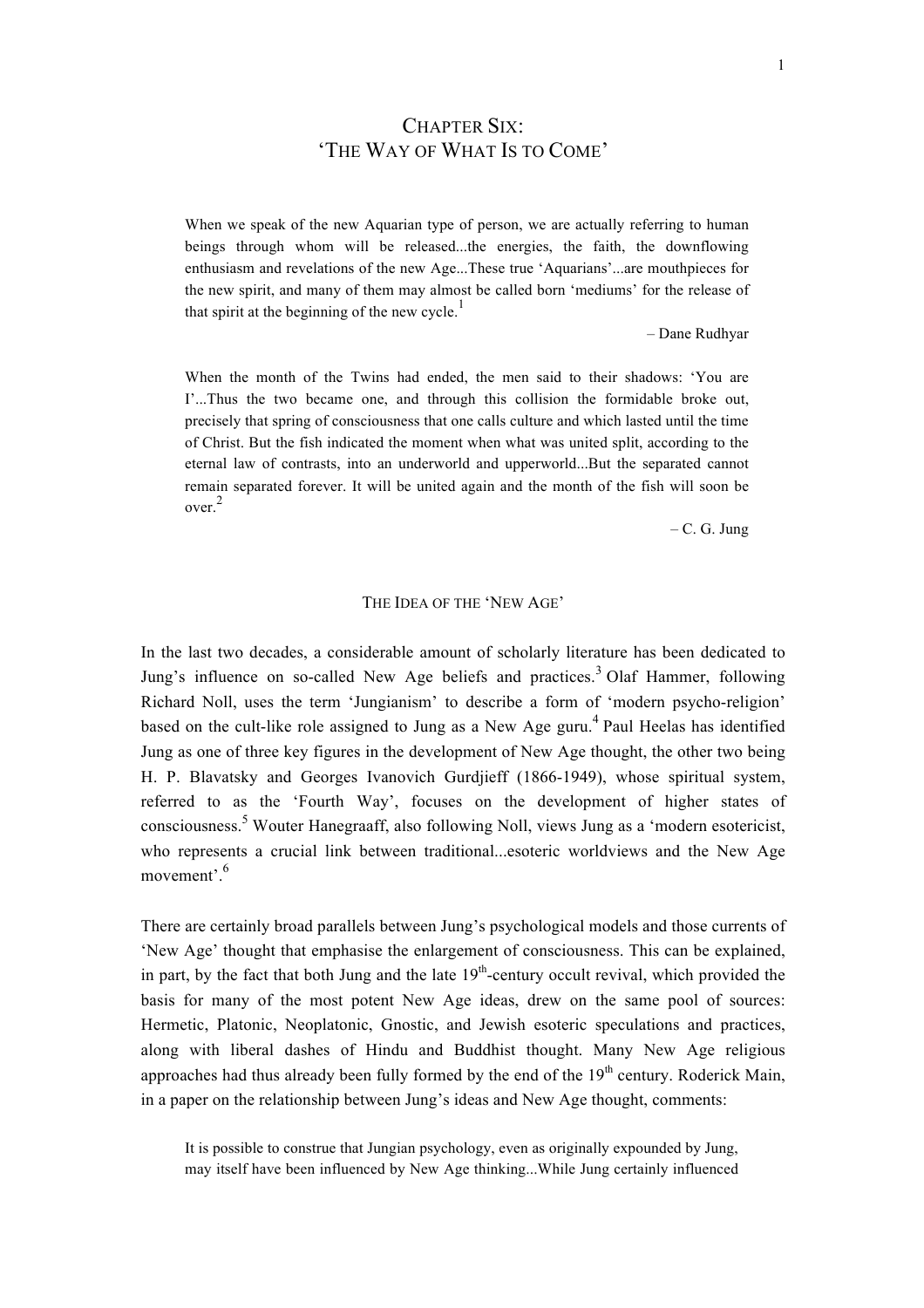the New Age movement, he may himself have been influenced by New Age religion or was even one of its representatives.<sup>7</sup>

The idea of the New Age as an astrologically defined epoch – assumed, in modern times, to be the incoming 'Aquarian Age' – began to take shape in the late  $18<sup>th</sup>$  century, crystallised in the 19<sup>th</sup>, and is still popular today. Dane Rudhyar believed that the Aquarian Age would commence in 2060, although he thought that its 'seed period' had begun between 1844-46.<sup>8</sup> Wouter Hanegraaff, in his important work, *New Age Religion and Western Culture*, refers to the New Age '*in sensu strictu*': those currents of ideas which focus on the expectation of an imminent Aquarian Age and an accompanying radical shift in consciousness reflecting the meaning of the astrological constellation. Hanegraaff then discusses the New Age '*in sensu lato*': an innovative movement 'in a general sense' which does not necessarily bear a specifically astrological connotation.<sup>9</sup>

This is a useful heuristic approach through which to explore many current spiritualities. But it is difficult to find agreement among authors about just what constitutes New Age in the broad sense. Many of the ideas that form the basis of New Age thought are very ancient, and have not been significantly altered by another exceedingly ambiguous term, 'modernity'. They might equally be viewed as 'Old Age', as they reflect certain consistent cosmological and anthropological themes that possess great agency and are immensely culturally adaptable, while maintaining a structural integrity for more than two millennia. These ideas have not necessarily been 'secularised' in the sense that their present-day adherents have become 'irreligious', nor in the sense that they eschew a specific organised form of religion. Jung viewed such ideas as archetypal: they belong to the 'Spirit of the Depths', and not, as might be assumed, the 'Spirit of This Time'.

New Age ideas – particularly the conviction that self-awareness and God-awareness are indistinguishable, and that God can be found within – are assumed by some scholars to be unique to 'modern' spiritualities. This assumption is not supported by textual evidence. The equation of 'god-knowledge' with 'self-knowledge' is clearly expressed in Hermetic, Neoplatonic, Gnostic, and early Jewish esoteric literature.<sup>10</sup> In this sense, Hanegraaff's assumption of the modernity of New Age thought may be misleading, creating sharp artificial divisions between historical periods, cultures, and spheres of human expression in which a more nuanced perspective might be more helpful. But however problematic the definitions of New Age *in sensu lato* might be, Jung's thinking about the incoming New Age clearly belongs in the category Hanegraaff calls '*in sensu strictu*'; for it seems that Jung believed wholeheartedly that a new epoch reflecting the symbolism of the constellation of Aquarius was about to dawn, and that his psychology might make a significant contribution to the conflicts inevitably arising in the face of such a profound shift in collective consciousness.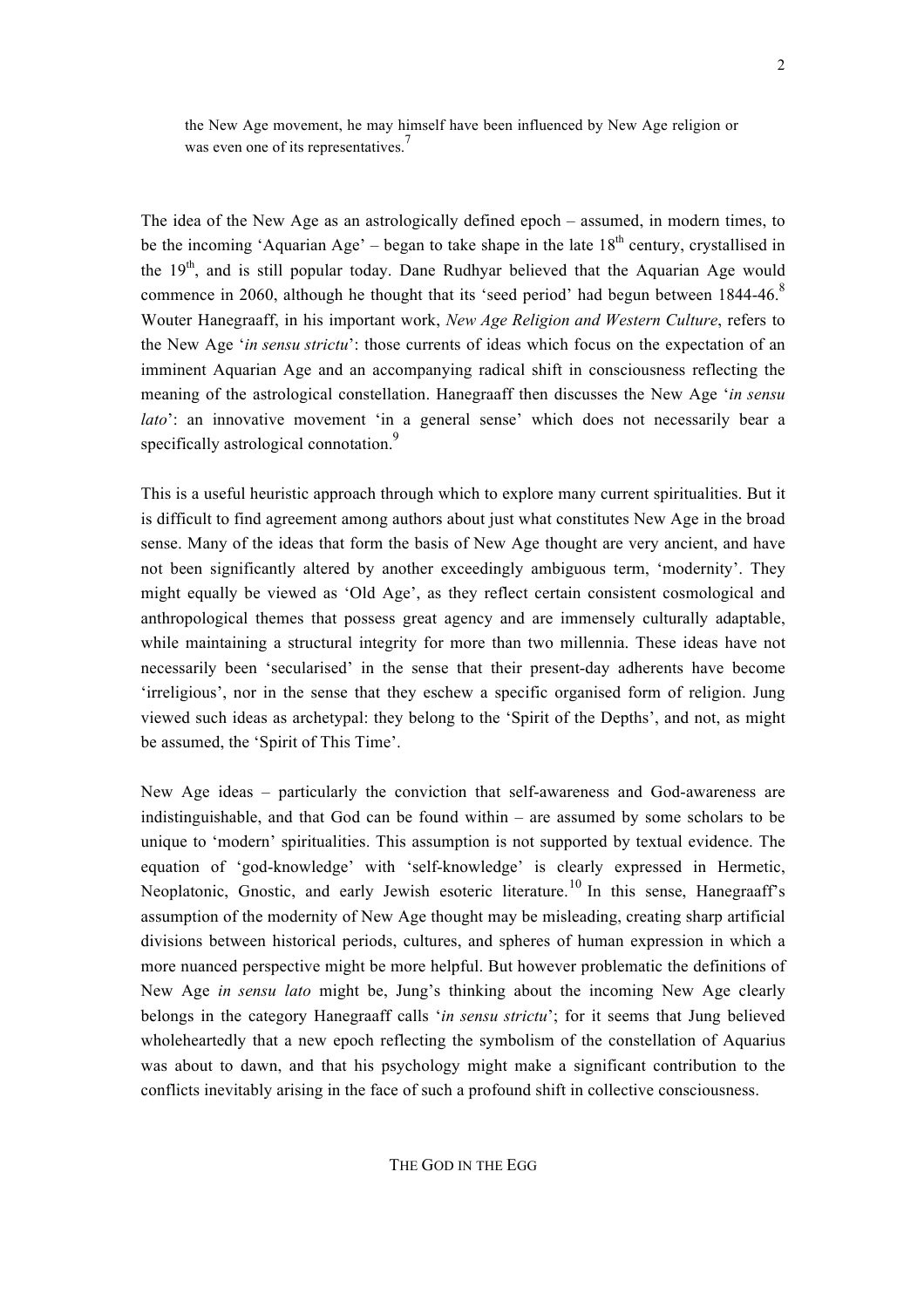In 1951, following two heart attacks, Jung wrote a work called *Aion*.<sup>11</sup> For the frontispiece, he chose a Roman sculpture of the Mithraic god known to scholars variously as Aion, Aeon, Kronos, Chronos, or Zervan.<sup>12</sup>

1.06\_Fig. 1: Frontispiece for *Aion*: the Mithraic lion-headed god Aion, Roman, 2nd to 3rd century CE, Museo Gregorio Profano, Vatican<sup>13</sup>

While he worked on *Liber Novus*, Jung relied in large part on Dieterich's German and Mead's English translations of the *Mithras Liturgy*. He also acquired Franz Cumont's two books on Mithraism: *Die Mysterien des Mithra* and the earlier, much lengthier *Textes et monuments figurés relatifs aux mystères de Mythra*. <sup>14</sup> Jung referred to Cumont as 'the foremost authority on the Mithraic cult'.<sup>15</sup> But Cumont rejected the central importance of astrology in Roman Mithraic worship, viewing its astrological iconography as properly belonging to the earlier, 'Chaldaean' form of the cult, and blaming this older 'Oriental' religious current for infecting Western beliefs with astrology's 'long train of errors and terrors'.<sup>16</sup> It seems that Jung did not agree.

In recent years, Roger Beck and David Ulansey have challenged Cumont's assumptions, focusing specifically on the astrological foundations of Roman Mithraism. <sup>17</sup> Mithraic archaeological finds have provided the chief source for these examinations; the cult's initiations were a well-kept secret, and no body of literature exists produced directly by its members. Only references have survived, often based on hearsay, in the writings of late antique authors such as Origen and Porphyry.<sup>18</sup> But numerous images of Aion have survived the centuries, discovered in Roman Mithraea throughout Europe. They typically present a winged lion-headed male figure holding a staff and a key, enveloped in the coils of a serpent, and usually – although not invariably – surrounded by, or bearing on his body, the signs of the zodiac. $19$ 

The Greek word *aionos* has a number of different meanings and usages, all of which are relevant to Jung's understanding of the imminent collective psychic change he envisioned in *Liber Novus*. <sup>20</sup> Homer and Herodotus used the word to describe the lifetime of an individual.<sup>21</sup> Euripides, in common with some Hermetic treatises, personified Aion as a divine being, calling him the 'child of time' who 'brings many things to pass'.<sup>22</sup> Aeschylus and Demosthenes used the word to decribe both an epoch and a generation.<sup>23</sup> Sophocles understood it as one's destiny or lot, akin to the idea of *moira*. <sup>24</sup> Hesiod used it to define an age or era, such as the Age of Gold or the Age of Iron.<sup>25</sup> Paul used it to refer to the present world, as well as an era or epoch.26 In Plato's *Timaeus*, *aionos*, in contrast to *chronos*, constitutes eternity, while *chronos* expresses *aionos* temporally through the movements of the heavenly bodies:

Now the nature of the ideal being was eternal, but to bestow this attribute in its fullness upon a creature was impossible. Wherefore he resolved to have a moving image of eternity *[aionos*], and when he set in order the heaven, he made this image eternal but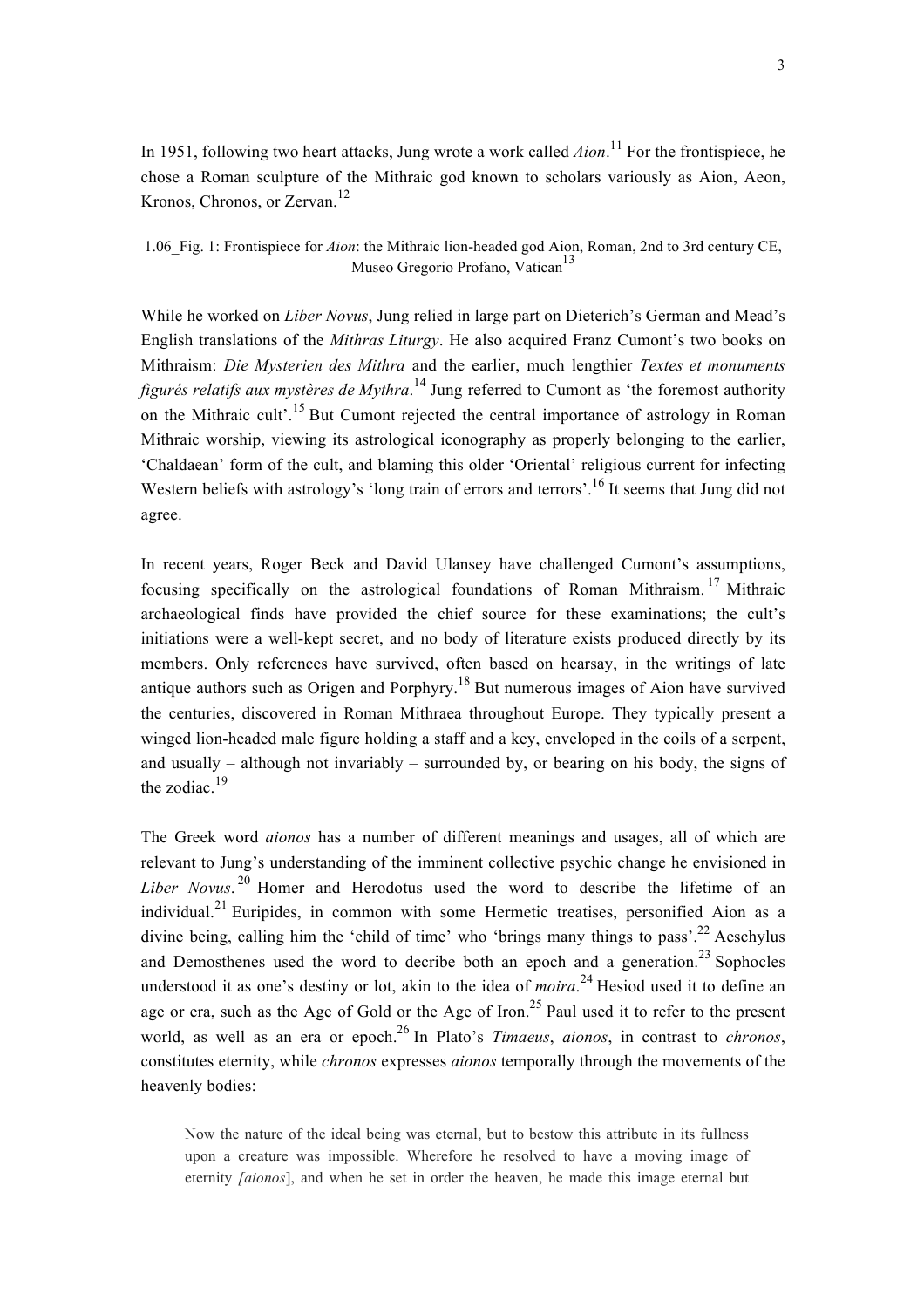moving according to number, while eternity itself rests in unity; and this image we call time *[chronos*].<sup>27</sup>

Jung seems to have favoured the idea of an aion as both an astrological epoch – lasting roughly 2165 years, or one twelfth of what he believed to be the great 'Platonic Year' of 26,000 years – and a god-image, emerging out of the human religious imagination and embodying the specific qualities of that epoch. These astrological epochs are reflected by the astronomical phenomenon of the precession of the equinoxes: the gradual backward movement of the spring equinox (the moment each year when the Sun enters the zodiacal sign of Aries) through the stars of the twelve zodiacal constellations.<sup>28</sup>

*Pistis Sophia* describes the aions as both celestial powers ruling over specific regions of the cosmos, and the regions themselves: zodiacal constellations with doorways or gates through which the redeemer-god passes as he accomplishes his task of salvation.<sup>29</sup> In contrast, the *Mithras Liturgy* presents Aion, not as a zodiacal constellation, a planetary archon, or an epoch of time, but as a fiery primal divinity, also called Helios-Mithras: as Jung understood it, an image of the libido or life-force.<sup>30</sup> A vision of this eternal being is the goal of the ritual, leading to the temporary 'immortalisation' of the initiate. $31$ 

For I am to behold today with Deathless Eyes – I, mortal, born of mortal womb, but [now] made better by the Might of Mighty Power, yea, by the Incorruptible Right Hand – [I am to see today] by virtue of the Deathless Spirit the Deathless Aeon [αθανατον Αιωνα], the master of the Diadems of Fire.<sup>32</sup>

Later in the ritual, prayers are offered to the 'seven Fates of heaven', the planetary divinities governing *Heimarmene*. An invocation is then addressed to Aion that names his primary attributes and functions:

Light-giver [and] Fire-sower; Fire-loosener, whose Life is in the Light; Fire-whirler, who sett'st the Light in Motion; Thou Thunder-rouser; O Thou Light-glory, Lightincreaser; Controller of the Light Empyrean; O Thou Star-tamer!<sup>33</sup>

Aion the 'star-tamer' emanates and controls the heavenly spheres, and the vision vouchsafed the initiate in the *Mithras Liturgy* allows an identification with divinity that, at least for a time, breaks the power of *Heimarmene*. <sup>34</sup> As we have seen, Jung associated this freedom from the bonds of astral compulsion with the integrating potency of a direct experience of the Self; like the *Liturgy*, he stipulated no guarantee of the permanence of the state. A comparison of Aion in the *Liturgy* with the words of the giant Izdubar in *Liber Novus*, who rises out of the fiery egg revealed as the Sun-god, suggests how profoundly the *Mithras Liturgy* affected Jung's understanding of the astrological symbol of the Sun.

Streams of fire broke from my radiating body – I surged through the blazing flames – I swam in a sea that wrapped me in living fires –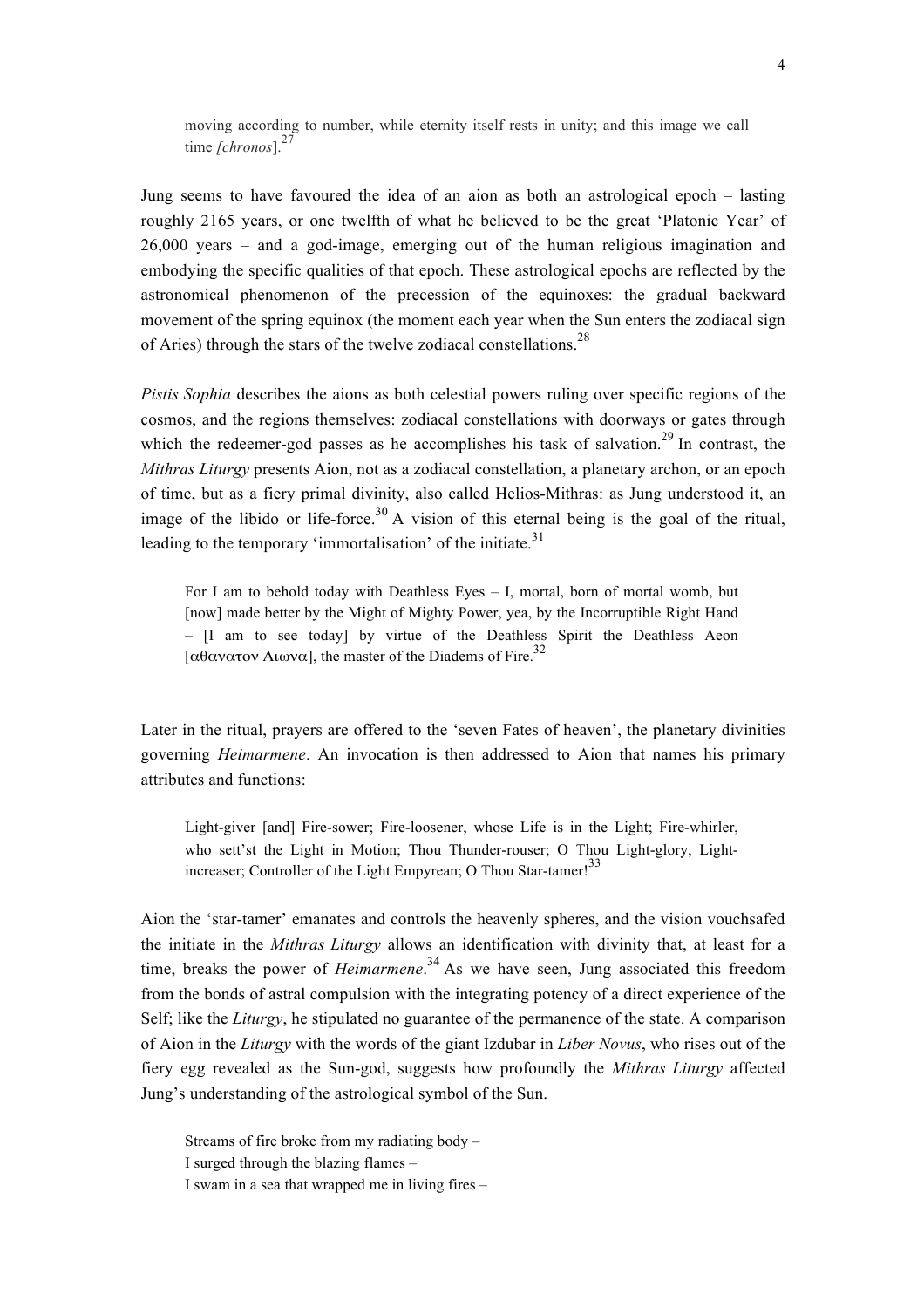Full of light, full of longing, full of eternity – I was ancient and perpetually renewing myself... I am the sun.35

Jung's description of Aion included the name Kronos (Saturn), but he elided it with *chronos* (time) and emphasised the leonine attributes of the figure:

We come across in the Mithraic religion, a strange God of Time, Aion, called Kronos or Deus Leontocephalus, because his stereotyped representation is a lion-headed man, who, standing in a rigid attitude, is encoiled by a snake...In addition to that, the figure sometimes bears the Zodiac on his body...He is a symbol of time, most interestingly composed from libido-symbols. The lion, the zodiac sign of the greatest summer heat, is the symbol of the most mighty desire.<sup>36</sup>

Paradoxically, Jung associated this 'Deus Leontocephalus' not only with the Sun, but also with the Gnostic archon Ialdabaoth and the archon's planet, Saturn.<sup>37</sup> Aion was many things for Jung: a fiery libido-symbol embracing all opposites; a symbol of time expressed through the solar pathway of the zodiacal round; and a personification of the planetary deity Saturn-Kronos, his own horoscopic ruler. Aion may thus also be understood as the universal or collective aspect of Jung's 'personal daimon' Philemon, the 'Master of the House'.<sup>38</sup> And Aion, for Jung, embodied an astrological age – that of Aquarius – which combines, in its imagery and meaning, the human form of the Water-bearer with its opposite constellation of Leo, the Lion. In one of the early paintings in *Liber Primus*, the symbols of the polarity of the new Aion, Aquarius and Leo, are presented: the Lion stands at the top left of the image with a red solar disk over his head, while the Water-bearer, dressed in a blue robe rather than in the harlequin pattern of the later 'Caster of Holy Water', stands at the top right of the image pouring his water from a red urn, with the glyph of Saturn by his left shoulder.<sup>39</sup> William Butler Yeats, preoccupied with the same zodiacal polarity, described his own vision of the approaching New Age in his poem, *The Second Coming*, written just after the Armageddon of the Great War, with a prophetic pessimism not unlike Jung's own: a terrifying being with a lion's body and the head of a man, that 'slouches toward Bethlehem to be born' in the midst of chaos and the disintegration of social order. $40$ 

In *Liber Novus*, Jung described his own transformation into a leontocephalic deity encircled by a serpent, with 'outstretched arms like someone crucified'.<sup>41</sup> Later, he explicitly related this vision to the Mithraic iconography of Aion: $^{42}$ 

The animal face which I felt mine transformed into was the famous [Deus] Leontocephalus of the Mithraic mysteries. It is the figure which is represented with a snake coiled around the man, the snake's head resting on the man's head, and the face of the man that of the lion. $43$ 

This allusion suggests a deeply personal significance underlying Jung's choice of the frontispiece for *Aion*. The vision in *Liber Novus*, like that of the *Mithras Liturgy*, describes a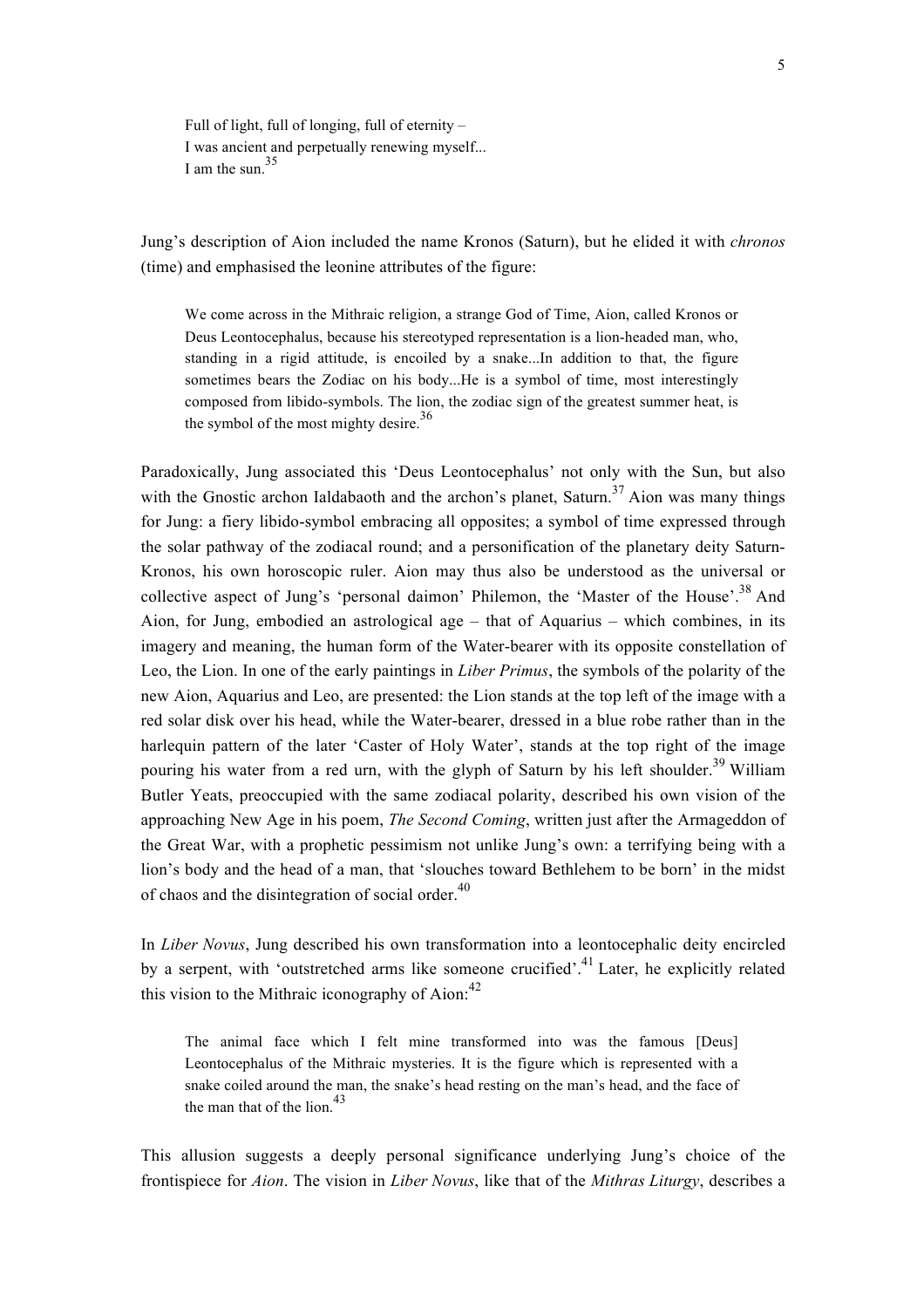transient, although profoundly transformative, inner experience resulting in an enlarged consciousness and, in Jung's terminology, a fuller integration of the personality. In Jung's natal horoscope, as he was well aware, the opposites of Aquarius and Leo dominate. Aquarius was rising at the moment of Jung's birth, and the Sun was placed in Leo. It is not surprising that he felt the symbolism of Aion was relevant, not only for the collective psyche, but for his own.

#### THE AGE OF AQUARIUS

The first image on the first page of *Liber Novus* incorporates the letter D, illuminated in the style of a medieval German manuscript, and introduces the opening sentence of the work: *Der Weg des kommenden* ('The Way of What Is to Come').

## 1.06 Fig. 2: 'The Way of What Is to Come'<sup>44</sup>

An astrological 'strip' can be seen at the top of the image; it is painted in a blue lighter than that of the sky with its heavenly bodies.<sup>45</sup> The zodiacal constellations, represented by their traditional glyphs, run in counter-clockwise order, beginning with Cancer at the far left, followed by Gemini, Taurus, Aries, and Pisces, and concluding with Aquarius at the far right. The large four-rayed star in the 'strip' is placed at the precise meeting-point between the constellation represented by the glyph of Pisces and the constellation represented by the glyph of Aquarius. The star evidently represents the Sun at the moment of the annual spring equinox.<sup>46</sup> This equinoctial point, slowly creeping backward through the constellations over the centuries, has, according to Jung, now reached the end of the constellation of Pisces and is about to enter its 2165-year journey through the constellation of Aquarius. Jung referred to this astronomical event as the new Aion, the 'Way of What Is to Come'. He later called it 'καιρος – the right time – for a "metamorphosis of the gods"<sup>47</sup>

The major theme of *Aion* is the shift in human consciousness, and a simultaneous shift in the God-image, reflected by the ending of the Piscean Aion. Pisces is associated with the Christian symbols of Jesus and Satan as the two Fish, and the advent of the Aquarian Aion is associated with a new symbol: humanity as the Water-bearer. Lance Owens has suggested that it is necessary to cross-reference *Aion* with *Liber Novus* in order to understand both: *Aion* is Jung's effort, late in life, to provide a rational exegesis of the revelations of *Liber Novus*, and the two works are 'fundamentally wed'.<sup>48</sup> *Aion* appears to offer a more impersonal involvement with astrology than Jung's preoccupation with his own horoscope. But his approach to collective cycles incorporated the same psychological models as his perception of psychic dynamics in the individual: archetypes, typologies, complexes, and astrological significators as symbols of the qualities of time. Jung believed that each of the great shifts represented by a new astrological Aion is reflected in the imagery of the presiding zodiacal constellation and its planetary ruler:

Apparently they are changes in the constellations of psychic dominants, of the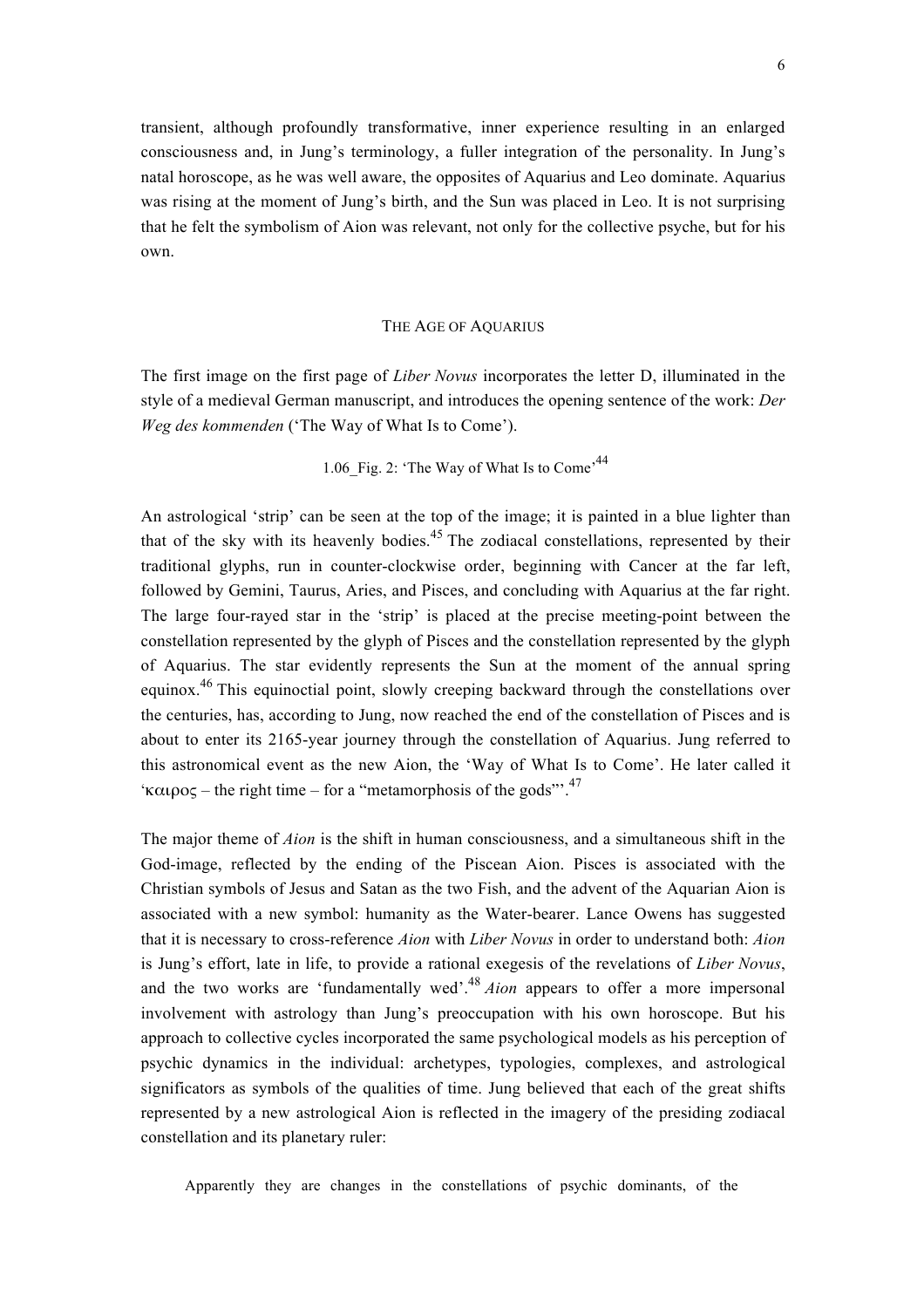archetypes, or 'gods' as they used to be called, which bring about, or accompany, longlasting transformations of the collective psyche. This transformation started in the historical era and left its traces first in the passing of the aeon of Taurus into that of Aries, and then of Aries into Pisces, whose beginning coincides with the rise of Christianity. We are now nearing that great change which may be expected when the spring-point enters Aquarius.<sup>49</sup>

While *Aion* discusses the historical nature of these transformations as they are expressed in religious representations, *Liber Novus* reveals Jung's understanding of his own role in the imminent shift, in accordance with his conviction that every individual is part of the collective, and that the future of the collective depends on the consciousness of the individual<sup>50</sup>

There has been considerable speculation as to where Jung acquired the idea of a New Age in relation to the movement of the vernal equinoctial point. This seems to be particularly important because Jung has been credited with being the first person in modern times to disseminate the idea that the long-anticipated New Age would be Aquarian. The idea of an Aquarian Age is rooted in the late  $18<sup>th</sup>$ -century Enlightenment, when a number of scholarly works were produced that focused on the Christian figure of Jesus as one of a long line of solar deities.<sup>51</sup> According to Nicholas Campion, the ideas presented in these works can be divided into three distinct categories. First was the attempt to establish a common origin for religions. Second came the theory that this shared origin lay in the worship of the celestial bodies, especially the Sun. Third was the use of the precession of the equinoxes to establish the dating of the Indian sacred texts known as the Vedas.<sup>52</sup> Although none of the authors of these 18<sup>th</sup>-century works provided the kind of interpretations offered by astrologers contemporary with Jung, all of them emphasised the importance of the precessional cycle in the historical development of religious images and ideas.

In 1775, the French astronomer and mathematician Jean Sylvain Bailly (1736-1793) proposed an astral origin for all religious forms.<sup>53</sup> Bailly was followed by a French lawyer and professor of rhetoric, Charles François Dupuis (1742-1809), who, in his *Origine de tous les cultes*, argued that all religions sprang from Sun-worship, and that Christianity was simply another form of solar myth.<sup>54</sup> Dupuis, like Max Heindel and Jung himself over a century later, noted the parallels between the astrological constellation of Virgo and the mother of the solar messiah. Describing the engraving he commissioned for the frontispiece of his book, Dupuis noted: 'A woman holding a child, crowned with stars, standing on a serpent, called the celestial Virgin...She has been successively Isis, Themis, Ceres, Erigone, the mother of Christ'.<sup>55</sup>

1.06\_Fig. 3: Frontispiece for Dupuis, *Origines de tous les cultes* (1795)<sup>56</sup>

Dupuis' frontispiece combines the idea of a universal solar religion with religious themes related to the precession of the equinoxes. At the upper left corner, in the heavens, are the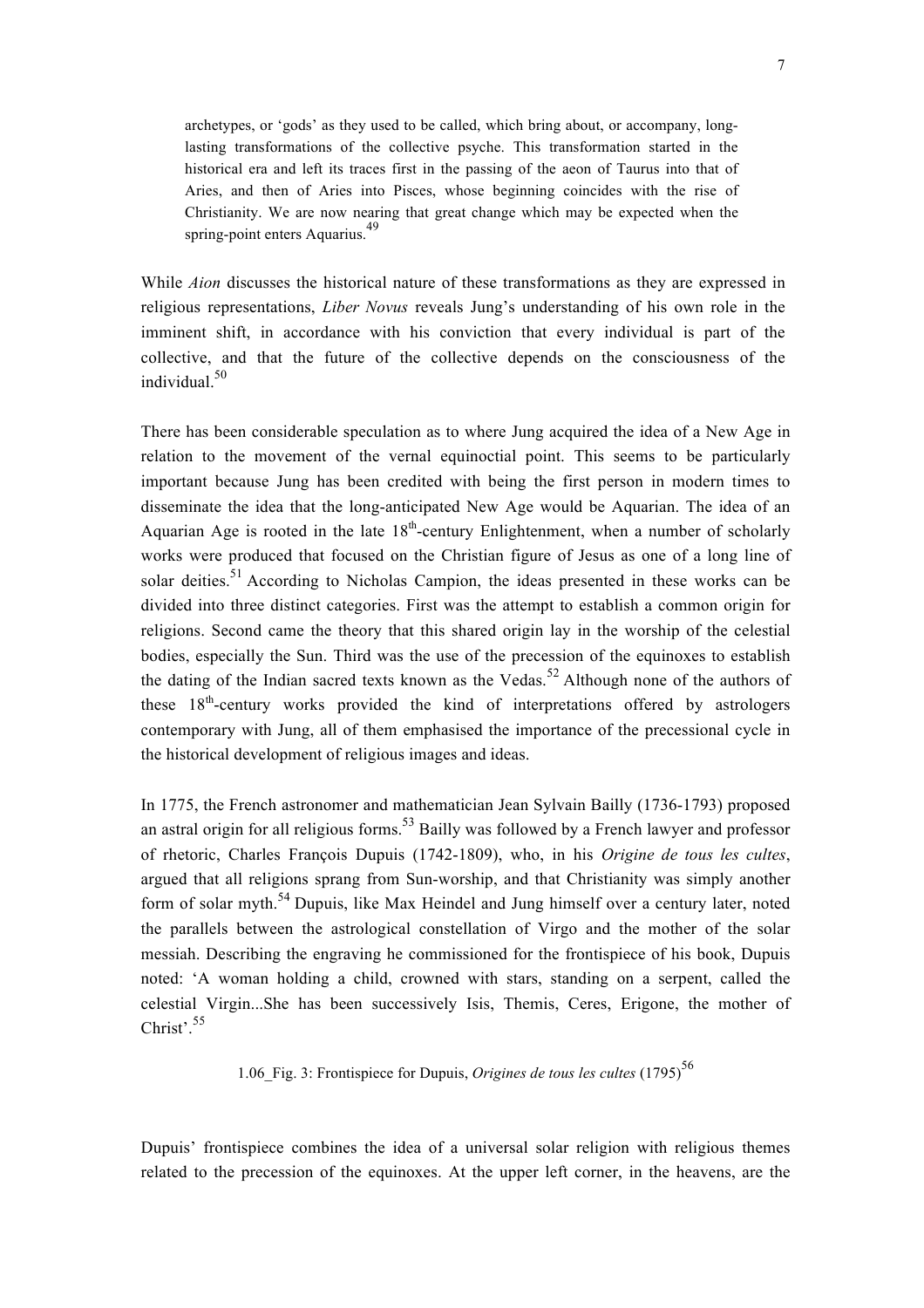zodiacal constellations of Aries and Taurus, with the Sun shining on the midpoint between them. The vernal equinoctial point is thus crossing from Taurus to Aries, reflected in the shift from various Taurean religious forms represented in the engraving (Mithras slaying the cosmic bull, the Egyptian Apis-bull, the Golden Calf) to those of Aries (Zeus enthroned as the god of heaven, the Israelite High Priest before the Ark of the Covenant). At the top centre of the frontispiece are the symbols of the Christian dispensation: the four Apostles with their symbolic animals, the 'Celestial Virgin' crowned with stars, and the Christ-child as the newborn Sun. Although Dupuis focused on the shift from Taurus to Aries rather than from Pisces to Aquarius, there is a striking parallel between Dupuis' illustration of the Sun at the midpoint between the constellations of Taurus and Aries and Jung's four-pointed solar star at the midpoint between the constellations of Pisces and Aquarius on the opening page of *Liber Novus*. Jung never mentioned Dupuis in his published work, nor is a copy of *Origines* listed in his library catalogue. But it is probable that he was familiar with Dupuis' book.

Speculations on a link between the precession of the vernal equinoctial point and the changing of religious forms continued throughout the late  $18<sup>th</sup>$  and  $19<sup>th</sup>$  centuries. Francois-Henri-Stanislas de l'Aulnaye (1739-1830), who authored two books on Freemasonry, produced a text in 1791 called *L'histoire générale et particulière des religions et du cultes*. 57 Campion states that this work was the first to consider the implications of the precession of the vernal equinoctial point into Aquarius, which de l'Aulnaye believed had taken place in 1726.<sup>58</sup> Godfrey Higgins (1772-1833), a religious historian whose work exercised a major influence on Blavatsky,<sup>59</sup> declared in his *Anacalypsis*, published in 1836, that the equinoctial shift from Taurus into Aries was the time when 'the slain lamb' replaced 'the slain bull'. $^{60}$  In the late 19<sup>th</sup> century, Gerald Massey (1828-1907), an English poet and self-educated Egyptologist, offered a detailed scheme of the evolution of religious forms according to the precession of the equinoxes through the zodiacal constellations.<sup>61</sup> It is in one of Massey's papers, 'The Historical Jesus and the Mythical Christ', privately published in 1887, that the first reference to the Age of Aquarius appears in the English language: $62$ 

The foundations of a new heaven were laid in the sign of the Ram, 2410 B.C.; and again, when the Equinox entered the sign of the Fishes, 255 BC. Prophecy that will be *again* fulfilled when the Equinox enters the sign of the Waterman about the end of this  $[$ nineteenth $]$  century.  $63$ 

All of these authors – Dupuis, Delaunaye, Higgins, and Massey – utilised myths to illustrate vast collective changes in religious forms and perceptions, and linked the myths to particular zodiacal constellations in the cycle of precession. Although Jung did not cite any of their writings in his own published work, nevertheless the same ideas are central to *Aion*. That no one seems to have agreed on the date for the start of the new Aquarian Aion is not surprising. As Jung himself stated: 'The delimitation of the constellations is known to be somewhat arbitrary'.64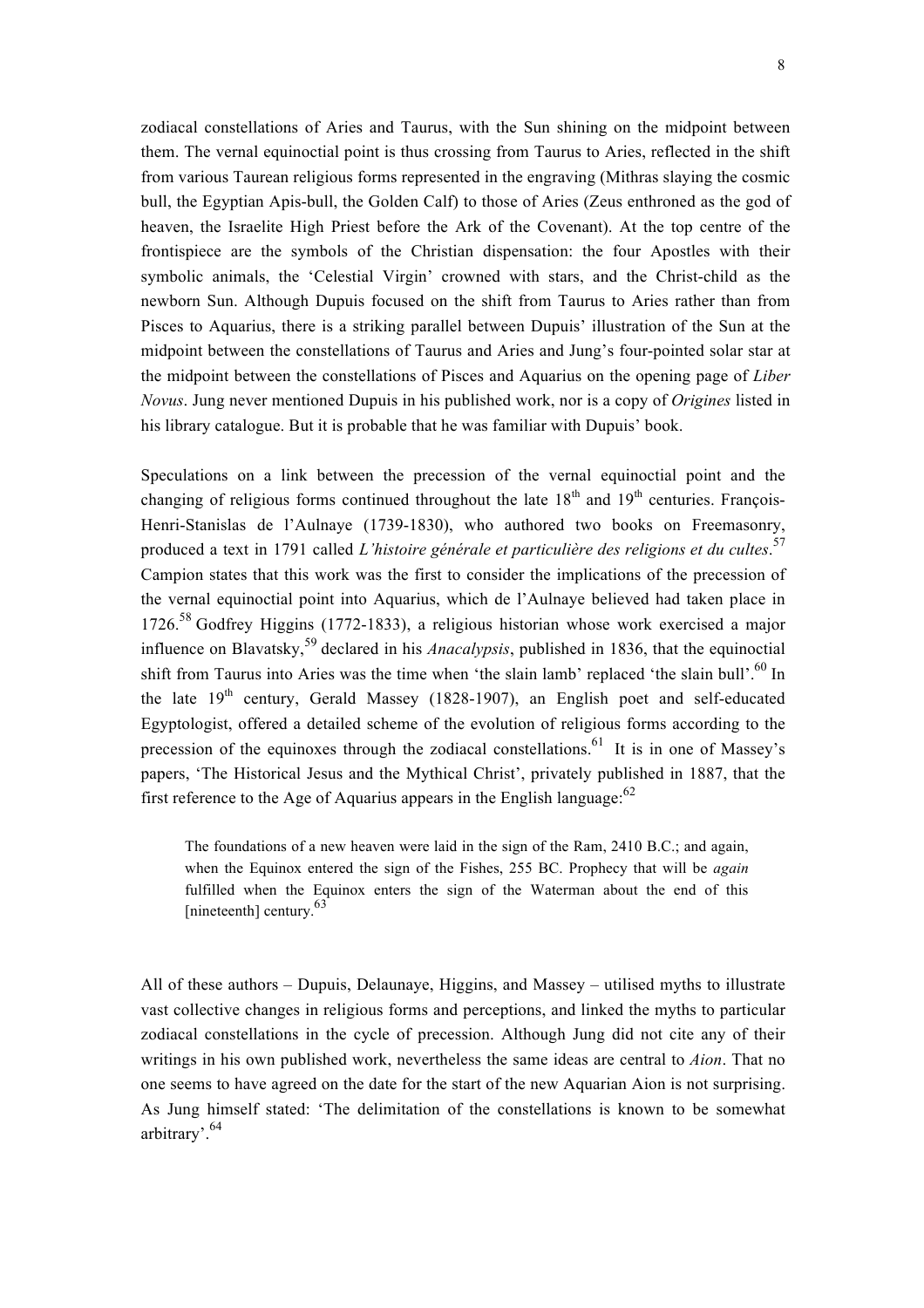### ANCIENT SOURCES FOR THE NEW AGE

Texts explicitly relating the dawning of a New Age to the precession of the equinoxes may only have begun in the modern era. But Jung believed that earlier sources supported his belief that a new astrological Aion was about to begin. His quest for historical evidence of the idea of the incoming Aquarian Age sometimes led him to assume connections that a  $21<sup>st</sup>$ -century scholar, nervous of speculation of a 'universalist' kind, might well avoid. However, refusal to acknowledge the longevity and universality of certain ideas can itself reveal a powerful agenda, and Jung's intuitive leaps seem to have been valid more often than they were misguided. An example of Jung's search to find validation for the Aquarian Age in alchemical texts is provided by the  $16<sup>th</sup>$ -century alchemist and physician Heinrich Khunrath  $(1560-1605)$ , <sup>65</sup> who declared that an 'age of Saturn' would begin at some point in the not too distant future, and that it would usher in a time when alchemical secrets would become available to everyone:

The age of Saturn is not yet, in which everything that is private shall become public property: for one does not yet take and use that which is well meant and well done in the same spirit.<sup>66</sup>

Khunrath does not mention either the precession of the equinoxes or the zodiacal constellation of Aquarius anywhere in his text. Nor does the idea appear in any other alchemical literature of the early modern period, steeped in astrology though it was. But Jung believed that Khunrath was referring to the Age of Aquarius because this constellation is traditionally ruled by Saturn. In a lecture given at the ETH in 1940, Jung cited Khunrath's statement, and then commented:

Khunrath means that the age of Saturn has not yet dawned...Obviously the question is: what does Khunrath mean by the age of Saturn? The old alchemists were of course also astrologers, and thought in an astrological way. Saturn is the ruler of the sign of Aquarius, and it is quite possible that Khunrath meant the coming age, the age of Aquarius, the water carrier, which is almost due now. It is conceivable that he thought mankind would be changed by that time, and would be able to understand the alchemists' mystery.<sup>67</sup>

Jung found in this influential alchemist's work what he perceived as evidence that the Age of Aquarius would be concerned with revelations of an esoteric and psychological nature, 'secrets' that had either been lost or had never been known, and whose emergence into collective consciousness would result in an important transformation in human selfawareness. Despite his pessimism about the capacity for global self-destruction inherent in the interiorisation of the god-archetype, Jung was, at least initially, optimistic about the psychological potential of the New Age.

In Gnostic literature, Jung may also have found similar 'evidence' of a belief in precession as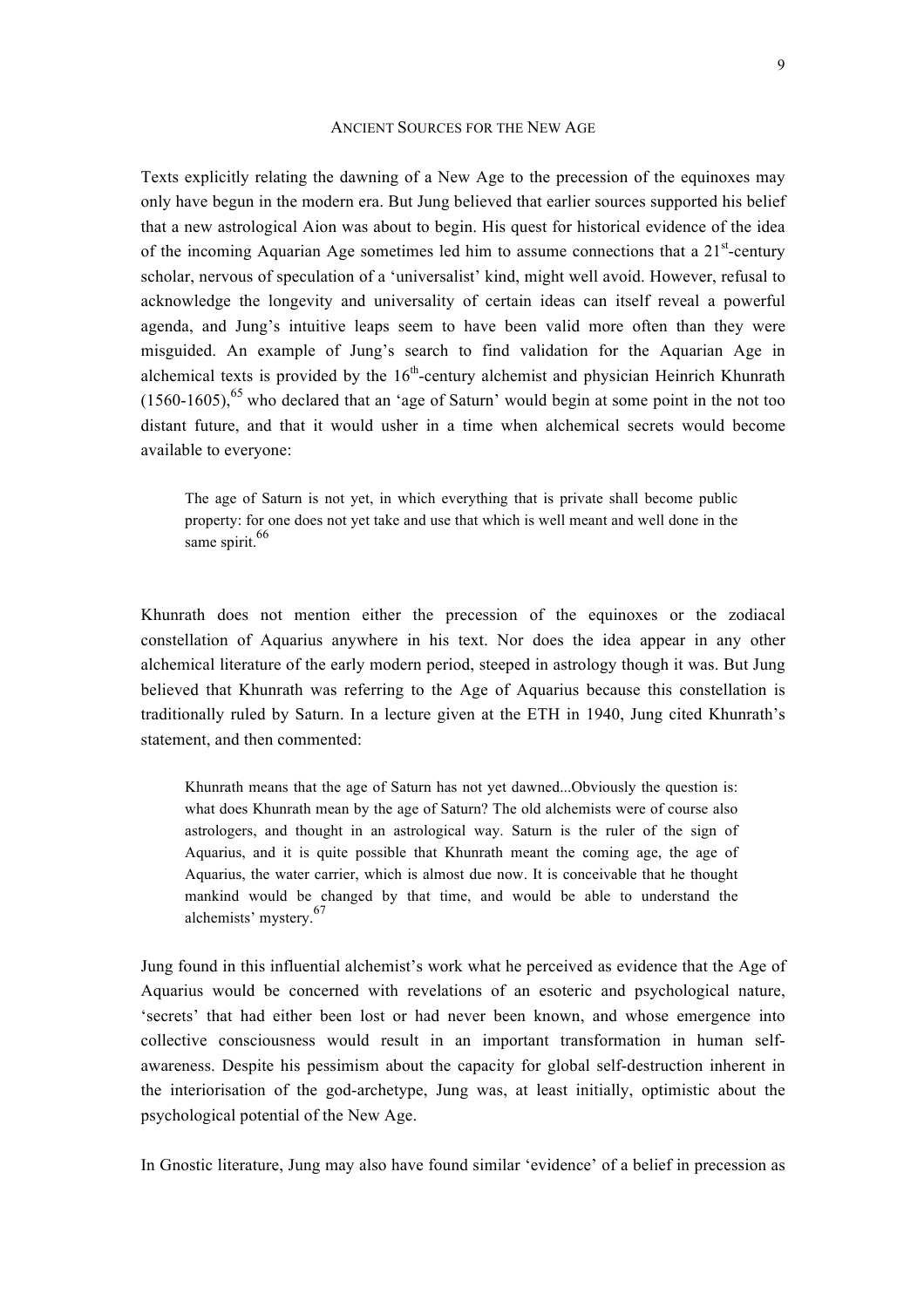a herald of great religious changes – although here, as in Khunrath's writings, there are no explicit references about the astrological aions in relation to the precession of the equinoctial point. The Gnostic text known as *Trimorphic Protennoia* speaks of a great disruption in the domains of the archons and their powers. Horace Jeffery Hodges, in a paper discussing the Gnostic preoccupation with *Heimarmene*, suggests that this prophecy of great change in the celestial realms reflects the Gnostics' knowledge of the moving of the vernal equinoctial point from the constellation of Aries into the constellation of Pisces.<sup>68</sup> Since precession had already been recognised by 130 BCE, astrologically inclined Gnostics of the first centuries CE might have been aware of it, although there is no surviving textual evidence that they connected it with either the 'Platonic Year' or the astrological aions. However, even if *Trimorphic Protennoia* really does refer to precession, neither Jung nor Mead would have known about it in the early decades of the  $20<sup>th</sup>$  century, as the only extant copy of the treatise was found at Nag Hammadi in 1945. But two other Gnostic texts, to which Jung did have access, concern themselves with a great 'disturbance' in the heavenly realms. The *Apocryphon of John*, as described by Irenaeus,<sup>69</sup> speaks of the breaking of the chains of astral fate by the advent of the Redeemer:

He [Christ] descended through the seven heavens...and gradually emptied them of their power. 70

*Pistis Sophia* also provides descriptions of a great 'disturbance' in the heavens. But like the *Apocryphon of John*, there is no explicit reference to precession to be found in the text.

David Ulansey has argued that the precession of the equinoxes provided the basis for the central image of the Mithraic mysteries: the Tauroctony, or slaying of the cosmic bull.<sup>71</sup> But Ulansey's work was not published until 1989, twenty-eight years after Jung's death. However, even before his break with Freud, Jung had linked the symbolism of the bull in the Mithraic mysteries with the polarity of Taurus and its opposite constellation, Scorpio, describing them as 'sexuality destroying itself' in the form of 'active libido', and 'resistant (incestuous) libido'.<sup>72</sup> By the time he wrote *Psychology of the Unconscious*, Jung was well aware of the movement of the equinoctial point through the constellations:

Taurus and Scorpio are equinoctial signs, which clearly indicate that the sacrificial scene [the Tauroctony] refers primarily to the Sun cycle... Taurus and Scorpio are the equinoctial signs for the period from 4300 to 2150 B.C. These signs, long since superseded, were retained even in the Christian era.<sup>73</sup>

Jung had thus already begun to arrive at certain insights regarding the precession of the equinoxes in relation to the significance of Mithraic iconography. But the scholarly literature on Mithraism available at the time – primarily the works of Cumont and Reitzenstein, and Dieterich's translation of the *Mithras Liturgy* – did not discuss precession. Nor did Mead in his own exegesis of Mithraism. Nevertheless, Jung seems to have been convinced that Taurus and Scorpio – the astrological aions he believed to have governed the period from 4300 to 2150 BCE – were, although 'long since superseded', still relevant as potent symbols of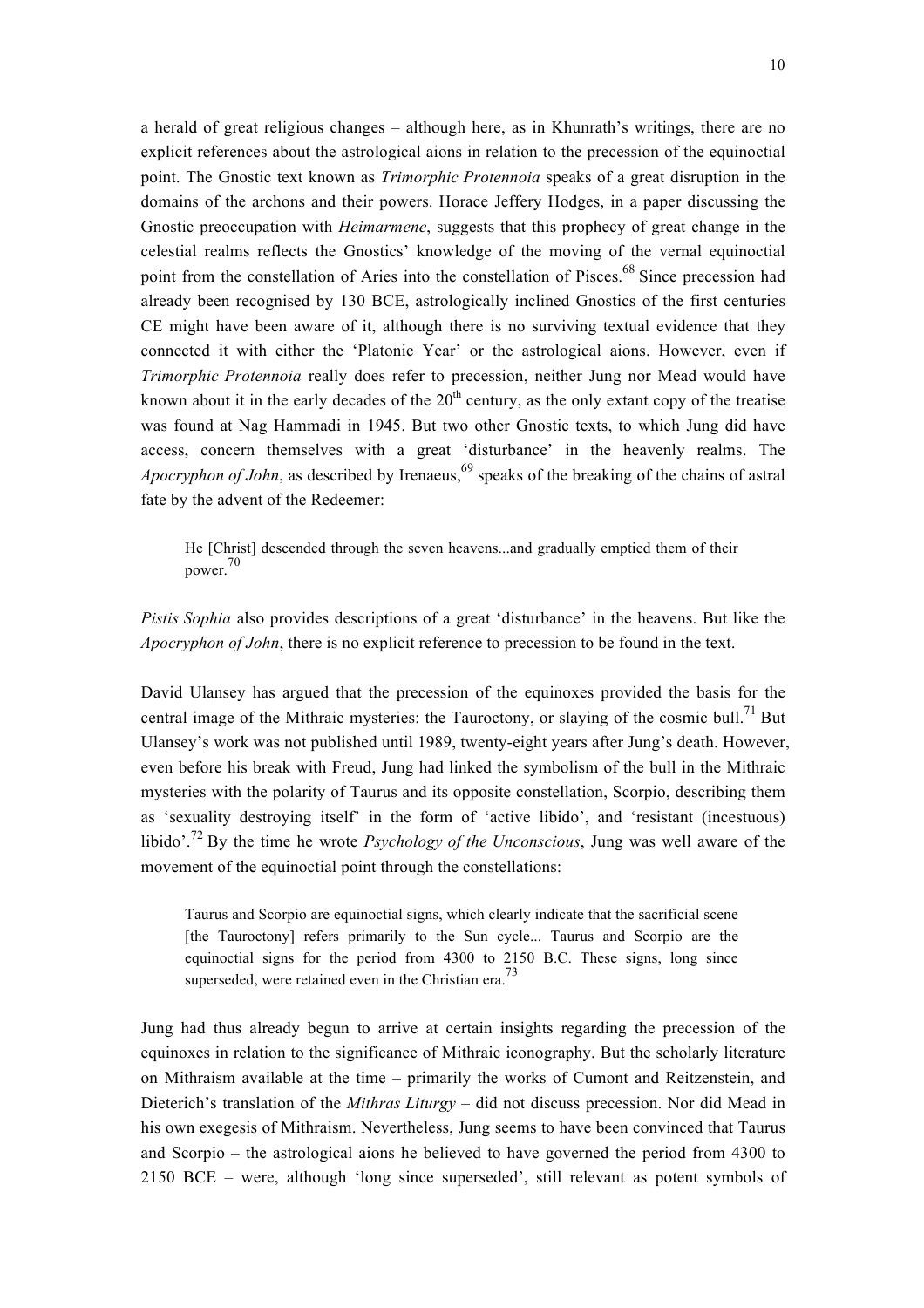generation and regeneration even in the Piscean era, when the Roman cult of Mithras first arose.

The so-called 'Platonic Year' of 26,000 years was never described by Plato, as precession had not been discovered in his time. Plato defined the 'perfect year' as the return of the celestial bodies and the diurnal rotation of the fixed stars to their original positions at the moment of creation.<sup>74</sup> The Roman astrologer Julius Firmicus Maternus, echoing Plato, discussed a great cycle of 300,000 years, after which the heavenly bodies will return to those positions that they held when the world was first created.<sup>75</sup> Firmicus seems to have combined Plato's 'perfect year' with the Stoic belief that the world undergoes successive conflagrations of fire and water, after which it is regenerated. But the Stoics did not describe any transformations of consciousness, as Jung did – only a precise replication of what had gone before.<sup>76</sup> Various other authors of antiquity offered various other lengths for the Great Year, ranging from 15,000 years to 2484 years. But none of these speculations was based on the movement of the vernal equinoctial point through the constellations.<sup>77</sup> It was in modern astrological, Theosophical, and occult literature that Jung found inspiration for his own highly individual interpretation of the Aquarian Aion.

#### NEW SOURCES FOR THE NEW AGE

Jung's unique understanding of the meaning of Aquarius as the constellation of the incoming Aion is not traceable to any ancient or medieval source. His chief perception of the Aquarian Aion rested on the idea of the union of the opposites, the interiorisation of the god-image, and the struggle to recognise and reconcile good and evil as dimensions of the human psyche.

We now have a new symbol in place of the [Piscean] fish: a psychological concept of human wholeness.<sup>78</sup>

In a letter to Walter Robert Corti, written in 1929, Jung prophesied a time of confusion preceding the new consciousness:

We live in the age of the decline of Christianity, when the metaphyscal premises of morality are collapsing...That causes reactions in the unconscious, restlessness and longing for the fulfilment of the times...When the confusion is at its height a new revelation comes, i.e. at the beginning of the fourth month of world history.<sup>79</sup>

The 'fourth month of world history' is the Aion of Aquarius; 'world history' in Jung's context began with recorded history in the Aion of Taurus, which Jung believed had occurred between 4300 and 2150 BCE. The imminent collective transformation will, in Jung's view, require a long and potentially dangerous process of integration, as it would in an individual. *Liber Novus*, with its opening image of the movement of the equinoctial point into Aquarius, and its frequent references to Phanes-Abraxas, the androgynous, dark-light god of the new aion, might be understood as a highly personal narrative of precisely that integrative process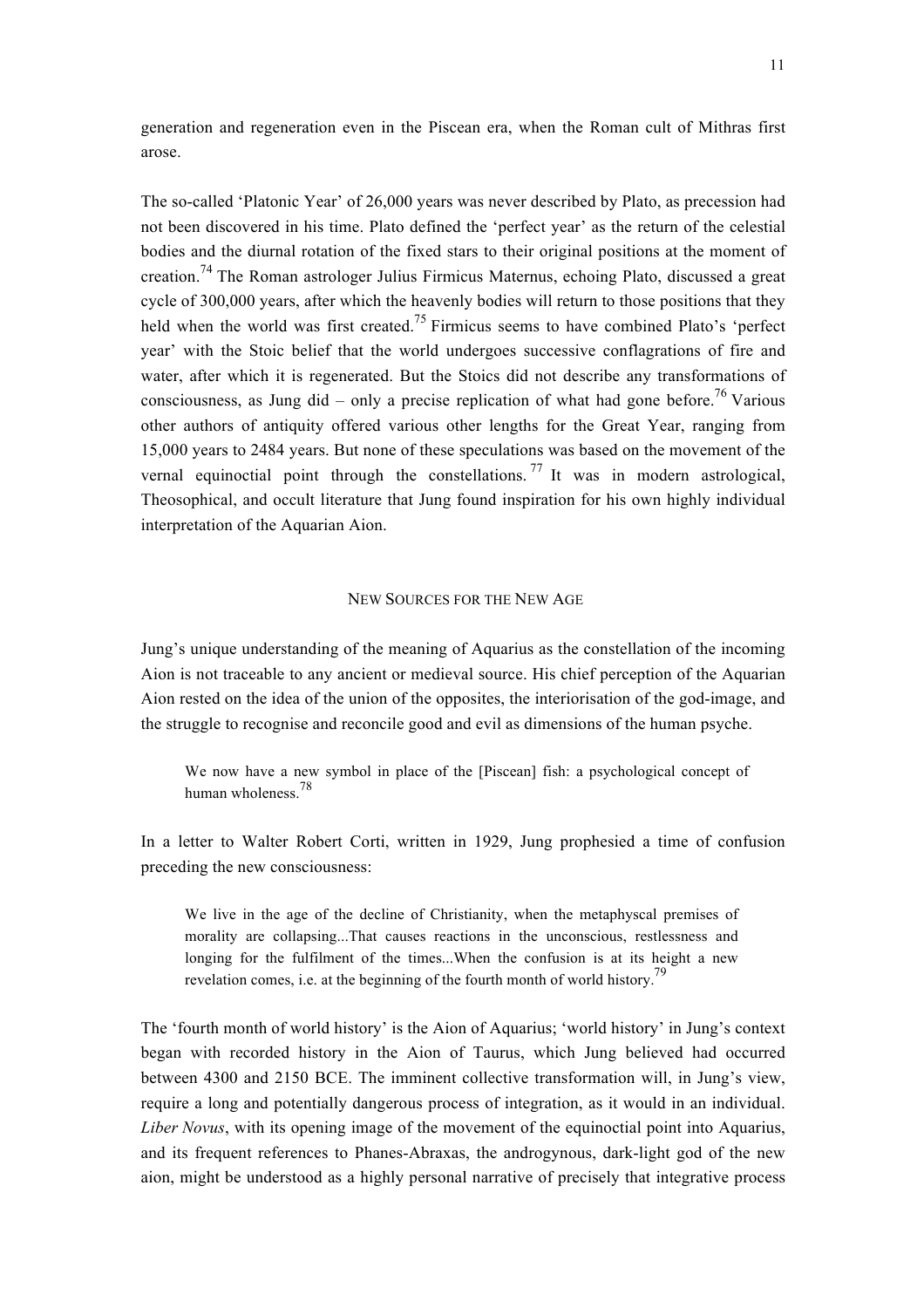within Jung himself. Jung's interest in Nietzsche's work is likely to have contributed to the idea that the celestial Water-bearer – one of only three zodiacal images bearing a human form<sup>80</sup> – might be a symbol of the *Übermensch*, the 'Beyond-Man' who transcends the opposites. Nietzsche's conviction that humanity was progressing toward a goal that lay 'beyond good and evil' hints at the idea of the fully individuated human being whom Jung hoped would emerge in the new Aion.<sup>81</sup> But Nietzsche never associated his *Übermensch* with Aquarius.

An obvious modern source for Jung's expectations of a transformation of consciousness based on the precession of the equinoxes might seem to be the Theosophists, who certainly promulgated the idea of an imminent New Age. Blavatsky was familiar with authors such as Higgins and Massey. But she did not equate her New Age with the entry of the vernal equinoctial point into the constellation of Aquarius, preferring to use what she referred to as 'the Hindu idea of cosmogony' (the concept of the Yugas) combined with certain fixed stars in relation to the equinoctial point.<sup>82</sup> According to Blavatsky, twelve transformations of the world will occur, following a partial destruction by water or fire (a lift from the Stoics) and the generation of a new world with a new twelvefold cycle. She identified this idea as 'the true Sabaean astrological doctrine', which describes these twelve transformations as reflections of the twelve zodiacal constellations.  $83$  But this approach does not involve precession, and the twelve transformations do not comprise a precessional cycle of 26,000 years; they comprise the entire history of the planet over many millions of years.

In an article on the history of the idea of the New Age, Shepherd Simpson points out that Jung, whom he credits with the first promulgation of the idea of an 'Aquarian Age' in modern times, could not have got the idea from Blavatsky.<sup>84</sup> The German esotericist Rudolf Steiner, whose Anthroposophical Society rejected the Eastern inclinations of the Theosophists but retained many of their ideas, likewise subscribed to the idea of a New Age, and referred to it as the 'Age of Christ's Second Coming'. But this New Age, which, in Steiner's view, began in 1899, is not Aquarian.

There is much talk about periods of transition. We are indeed living just at the time when the Dark Age has run its course and a new epoch is just beginning, in which human beings will slowly and gradually develop new faculties...What is beginning at this time will slowly prepare humanity for new soul faculties.<sup>85</sup>

These 'new soul faculties' do indeed belong to the Aquarian Age, but they are only in preparation. According to Steiner's idiosyncratic reckoning, the Age of Aquarius will not begin until 3573, and the world at present is still living in the Piscean Age, which began in 1413.<sup>86</sup> Steiner wrote extensively about the problem of evil; like Jung, he believed evil to be a reality rather than a mere 'deprivation of good', and, also like Jung, he was fascinated with but also repelled by Nietzsche's ideas.  $87$  Steiner also understood the necessity for humans taking responsibility for evil:

Until now, the gods have taken care of human beings. Now, though, in this fifth post-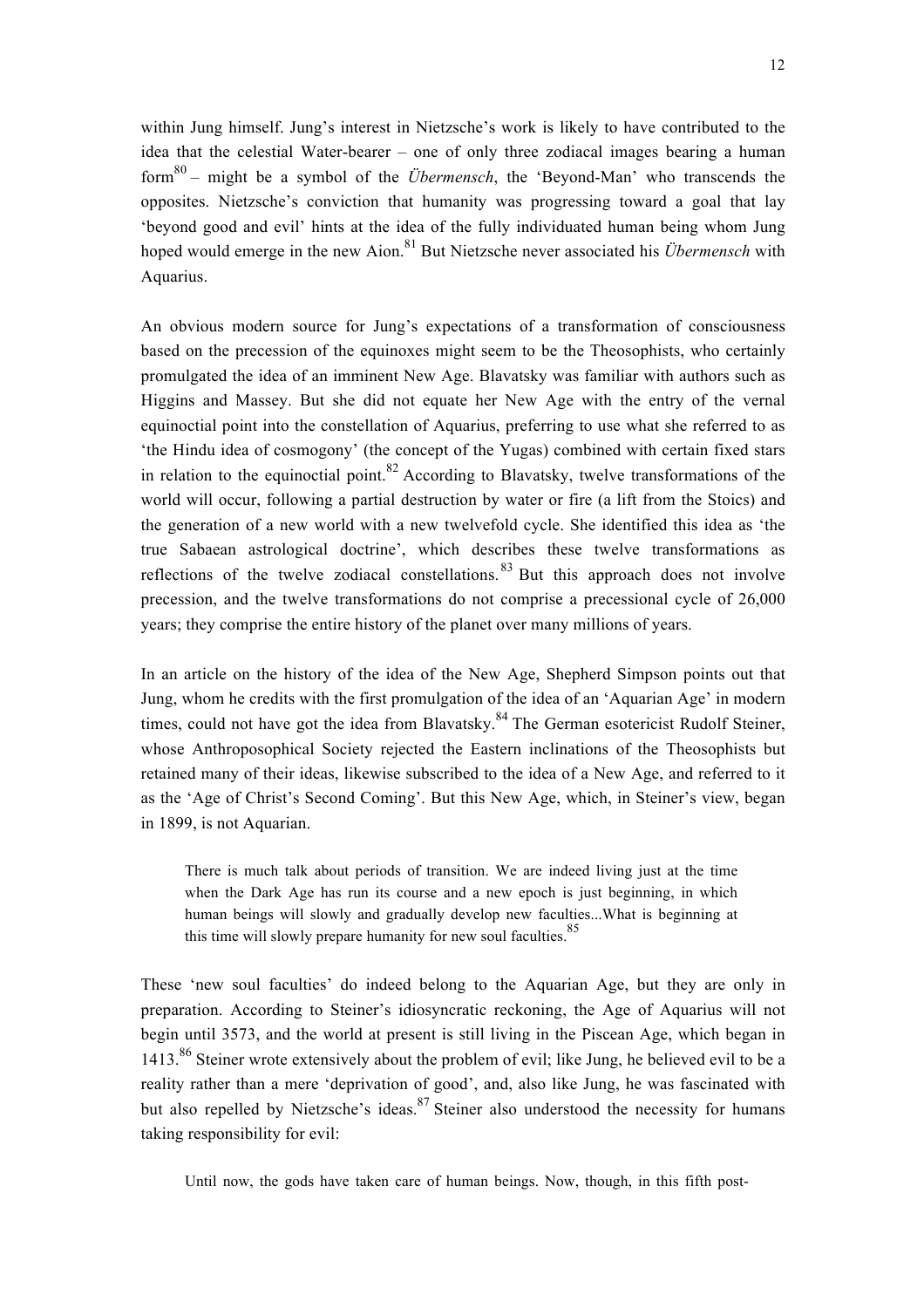Atlantean epoch, our destiny, our power for good and evil, will increasingly be handed over to us ourselves. It is therefore necessary to know what good and evil mean, and to recognize them in the world.<sup>88</sup>

But Steiner was much closer to Gnostic perceptions than Jung was*,* and understood evil to belong to the incarnate world and the spiritual potencies (Lucifer and Ahriman) who, like the Gnostic archons, work to inflame the innate selfishness and destructiveness of the human being. Nor did Steiner associate the integration of good and evil with an imminent Aquarian Age. Steiner was no more likely a source for Jung's understanding of the new Aion than Blavatsky was.

In 1906, Mead offered his own version of the New Age:

I too await the dawn of that New Age, but I doubt that the Gnosis of the New Age will be new. Certainly it will be set forth in new forms, for the forms can be infinite…Indeed, if I believe rightly, the very essence of the Gnosis is the faith that man can transcend the limits of the duality that makes him man, and become a consciously divine being.<sup>89</sup>

This idea of a resolution of the problem of duality is much closer to Jung's formulation, and Mead may have contributed important ideas to Jung's vision of 'The Way That Is to Come'. In *Aion*, Jung elaborated on Mead's description in a psychological context:

The approach of the next Platonic month, namely Aquarius, will constellate the problem of the union of opposites. It will then no longer be possible to write off evil as the mere privation of good; its real existence will have to be recognized. This problem can be solved neither by philosophy, nor by economics, nor by politics, but only by the individual human being, via his experience of the living spirit. 90

Jung's view of the incoming new Aion was full of forboding, and bears little resemblance to the sentimentalised presentations of the 'Age of Aquarius' that emerged during the 1960s, exemplified by Broadway's first 'concept' musical, *Hair*, in which the dawning New Age will be one of 'harmony and understanding, sympathy and trust abounding'.<sup>91</sup> The romantic idealism of these lyrics, and their cultural context, belong to a more optimistic and less cynical era. It is not surprising that Jung – who, in 1913, a year before the outbreak of the Great War, experienced a terrifying vision of 'rivers of blood' covering the whole of northern Europe<sup>92</sup> – initially anticipated the opening of the new Aion as a mortal struggle requiring recognition of the 'real existence' of evil. But although Mead referred to the 'cycles of the Aeon',  $93$  he did not link these cycles with the precession of the equinoxes in his published work. The New Age, whatever it might be, was apparently not, for Mead, an Aquarian Age. While Jung turned to Mead's work for insights into many of the texts of late antiquity, it seems he looked elsewhere for ideas about the meaning of the Water-bearer.

Two likelier sources for Jung's ideas about the Age of Aquarius were the two Theosophically inclined astrologers who provided Jung with much of his knowledge of astrology: Alan Leo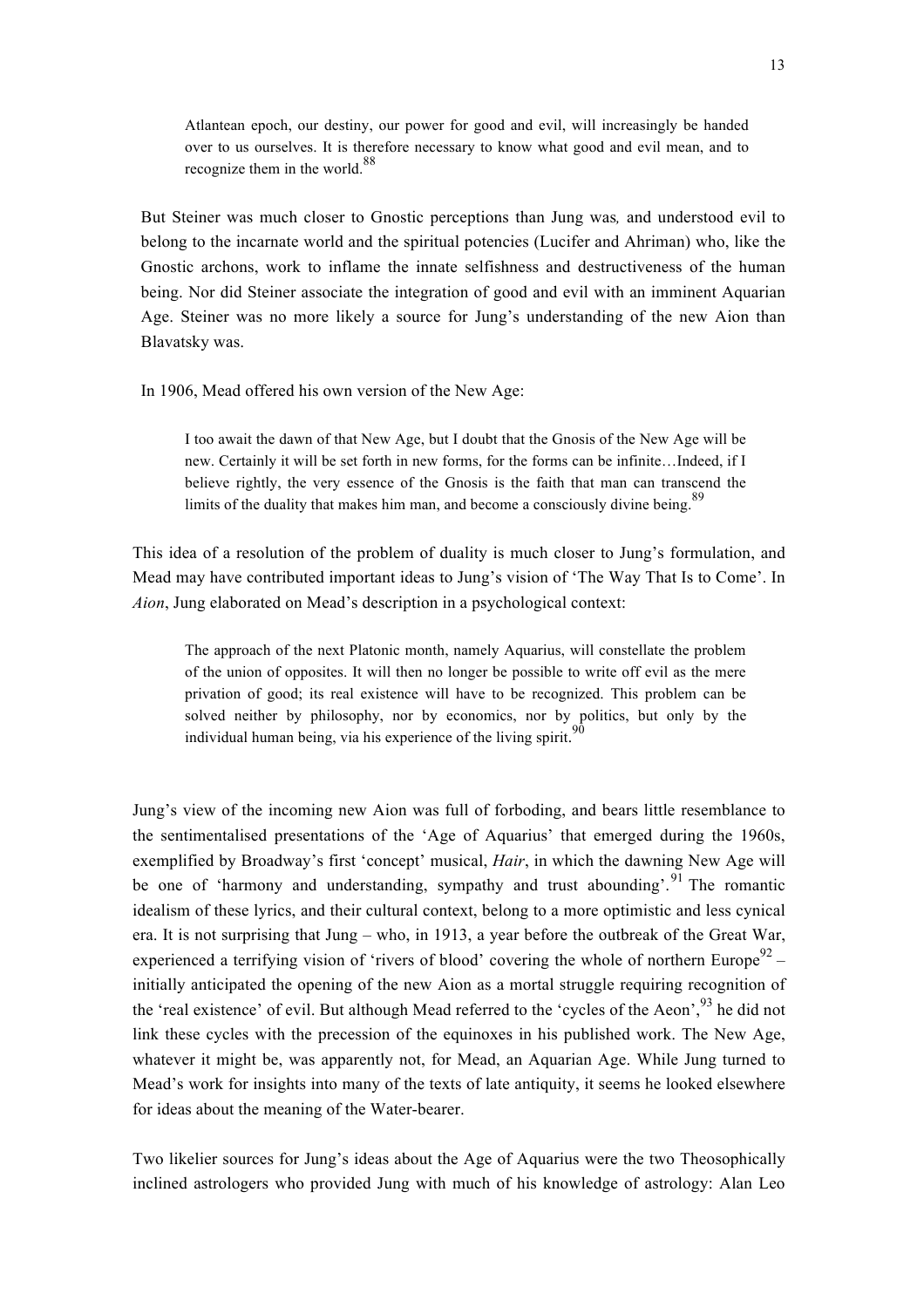and Max Heindel. Leo embraced Blavatsky's idea that humanity was at the midpoint of its millennia-old evolutionary cycle. But he could not ignore the significance of the precession of the equinoxes, and he directly associated the New Age with the constellation of Aquarius. In *Esoteric Astrology*, first published in 1913 – the year that Jung began work on *Liber Novus* – Leo declared:

I am actuated by the primary motive of expressing what I believe to be the true Astrology, for the New Era that is now dawning upon the world.<sup>94</sup>

There is no mention of Aquarius in this statement. But two years earlier, Leo had declared explicitly that he believed the Age of Aquarius would begin on 21 March 1928.<sup>95</sup> Leo did his best to reconcile Blavatsky's idea of the Hindu Yugas with precession, but his conclusions were, in the end, closer to Jung's:

The constellation of Taurus was in the first sign of the zodiac [i.e. Aries] at the beginning of the Kali Yuga, and consequently the Equinoctial point fell therein. At this time, also, Leo was in the summer solstice, Scorpio in the autumnal equinox, and Aquarius in the winter solstice; and these facts form the astronomical key to half the religious mysteries of the world – the Christian scheme included.<sup>96</sup>

In Leo's view, the great cycle of precession is concerned with spiritual evolution, and the dawning Aquarian Age will mark the turning point of the cycle: the beginning of humanity's slow ascent back to the realm of pure spirit.<sup>97</sup> Although Jung used psychological models and wrote about wholeness and the integration of opposites rather than a return to a perfected world of pure spirit, it seems that, in principle, he agreed.

Leo described the Aquarian Age in general terms. Max Heindel was more specific. His statement about the purpose of his Rosicrucian Fellowship, made in 1911, emphasises the Aquarian character of the New Age:

It [the Rosicrucian Fellowship] is the herald of the Aquarian Age, when the Sun by its precessional passage through the constellation Aquarius, will bring out all the intellectual and spiritual potencies in man which are symbolized by that sign.<sup>98</sup>

These burgeoning 'intellectual and spiritual potencies' did not, for Heindel, involve the psychological problem of the integration of good and evil. In *The Rosicrucian Cosmo-Conception*, published in 1909, Heindel provided a detailed explanation of the precession of the equinoxes, calling the entire cycle a 'World-year'. <sup>99</sup> In accord with the general tendency to disagree about when the New Age would commence, Heindel declared that the Age of Aquarius would not begin for 'a few hundred years'.<sup>100</sup>

Heindel's *The Message of the Stars* may have been more useful to Jung, as it describes the astrological ages in relation to the polarity of each zodiacal constellation with its opposite. Heindel's view that the Age of Aquarius contains the attributes of Leo, the opposing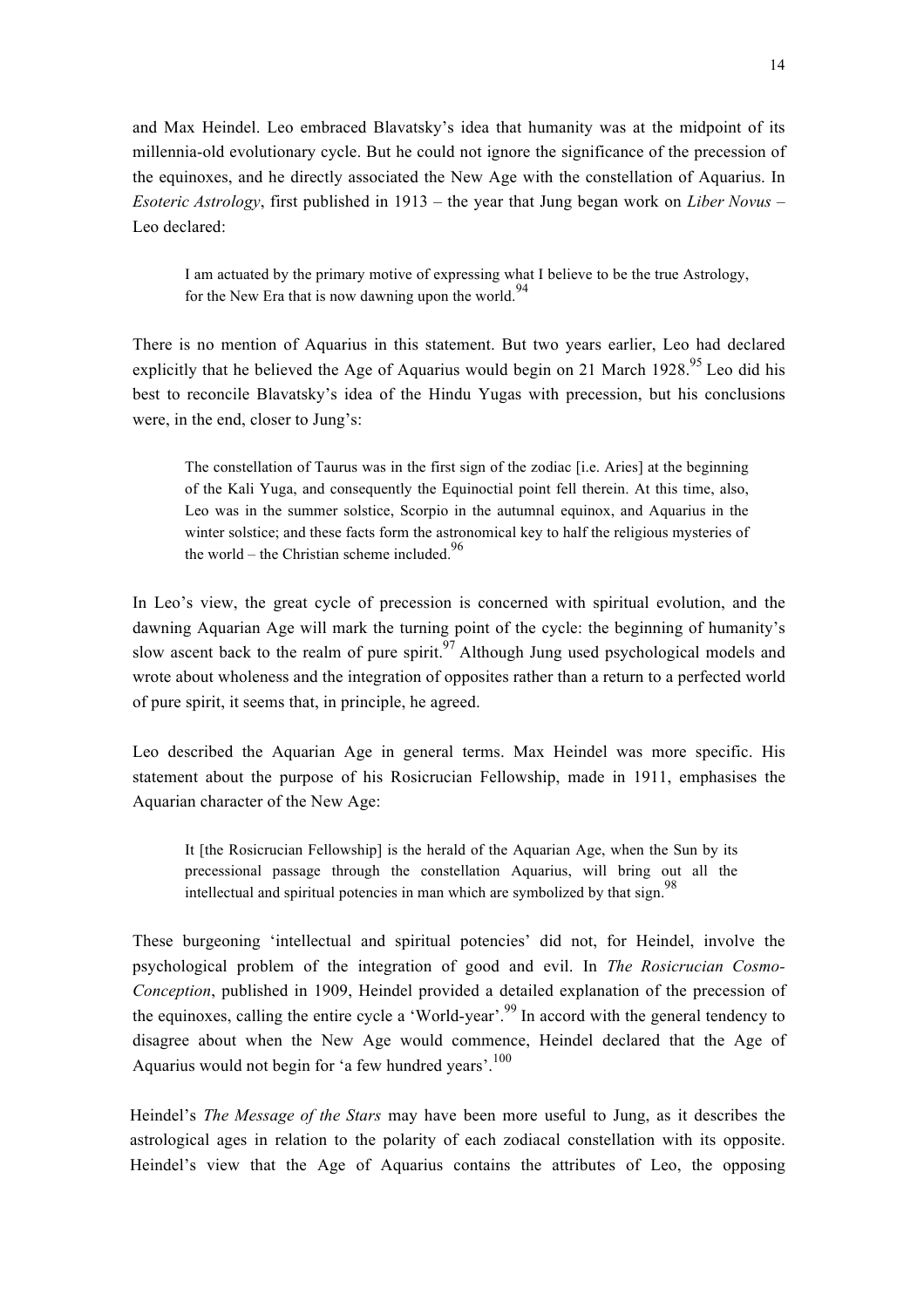constellation, must have been of considerable interest to Jung, who was inclined to view the workings of astrology, as well as human psychology, as a dynamic tension between opposites. Heindel had presented this theme in 1906, in *Message of the Stars*:

There are two sets of three pairs of signs, the first being Cancer and Capricorn, Gemini and Sagittarius, Taurus and Scorpio. In these pairs of signs we may read the history of human evolution and religion...This is also divisible into three distinct periods, namely: THE ARYAN AGE, from Moses to Christ, which comes under Aries-Libra;<sup>101</sup> the PISCEAN AGE, which takes in the last two thousand years under Pisces-Virgo Catholicism; and the two thousand years which are ahead of us, called the AQUARIAN AGE, where the signs Aquarius and Leo will be illuminated and vivified by the solar precession.102

Heindel also discussed the religious symbolism of the astrological ages:

In the New Testament we find another animal, the Fish, attaining great prominence, and the apostles were called to be 'Fishers of Men,' for then the sun by precession was nearing the cusp of Pisces, the Fishes, and Christ spoke of the time when the Son of Man (Aquarius) shall come...A new ideal will be found in the Lion of Judah, Leo. Courage of conviction, strength of character and kindred virtues will then make man truly the King of Creation<sup>103</sup>

Heindel's 'Son of Man', with his Leonine 'courage' and 'strength', abounds with echoes of Neitzsche's *Übermensch*. Jung, like Heindel, developed the idea that an astrological age reflects the symbolism of two opposing constellations. This is emphasised not only in Jung's discussions of the Pisces-Virgo polarity in *Aion*, but also in numerous ways through the imagery in *Liber Novus*. For example, in one of the early paintings in *Liber Primus*, the symbols of the polarity of the new Aion, Aquarius and Leo, are presented: the Lion stands at the top left of the image with a red solar disk over his head, while the Water-bearer, dressed in a blue robe, stands at the top right of the image pouring his water from a red urn, with the glyph of Saturn by his left shoulder.<sup>104</sup> This is only one instance of Jung's incorporation of the Aquarius-Leo polarity in *Liber Novus*. But Jung was not as optimistic as Heindel about the new Aion. Jung did not assume the union of the opposites to be a smooth passage into a higher and more loving stage of spiritual consciousness, as did the Theosophists and the 'New Age' proponents of the late  $20<sup>th</sup>$  century. He foresaw 'a new advance in human development',<sup>105</sup> but he viewed the transition into the Aquarian Aion as a dangerous time fraught with the human potential for self-destruction. In a letter to Father Victor White, written in April 1954, Jung stated that the shift into the Aion of Aquarius

...means that man will be essentially God and God man. The signs pointing in this direction consist in the fact that the cosmic power of self-destruction is given into the hands of man.<sup>106</sup>

With even more overt pessimism, he wrote a year later to Adolf Keller: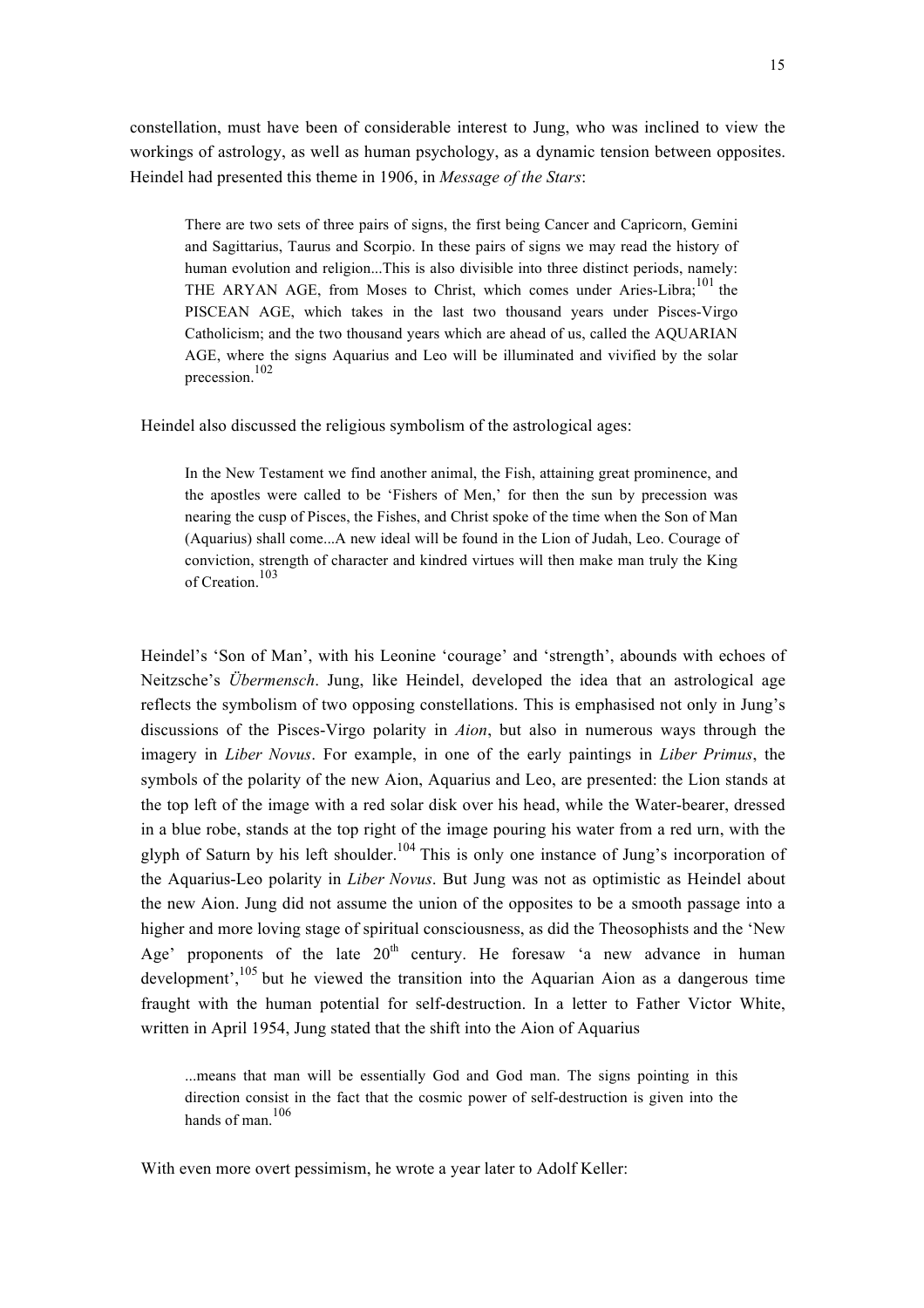And now we are moving into Aquarius, of which the Sibylline books say: *Luciferi vires accendit Aquarius acres* (Aquarius inflames the savage forces of Lucifer). And we are only at the beginning of this apocalyptic development!<sup>107</sup>

In light of the history of the  $20<sup>th</sup>$  century, it seems that Jung's dark prophecy was not inaccurate.

### THE TIMING OF THE NEW AION

There has never been any accord among authors about the date for the commencement of the New Age. At the end of the  $18<sup>th</sup>$  century, de l'Aulnaye believed that the Aquarian Aion had begun in 1726. At the end of the  $19<sup>th</sup>$  century, Gerald Massey insisted that the Age of Pisces began in 255 BCE with the 'actual' birth of Jesus, and that the equinoctial point would move into the constellation of Aquarius in  $1901$ .<sup>108</sup> Alan Leo offered the very specific date of 21 March 1928 – the day of the vernal equinox of that year – while Dane Rudhyar, writing in 1969, suggested the Aquarian Age had begun in  $1905$ .<sup>109</sup> And Rudolf Steiner, in the early decades of the twentieth century, was convinced the Age of Aquarius would not start until 3573.

Jung was initially equally precise, and equally independent, about the date on which the new Aion would begin. In August 1940, he wrote to H. G. Baynes:

This is the fateful year for which I have waited more than 25 years...1940 is the year when we approach the meridian of the first star in Aquarius. It is the premonitory earthquake of the New Age.<sup>110</sup>

This date did not come from esoteric literature, but from a young Dutch Jewish astronomer named Rebekka Aleida Biegel (1886-1943), who had moved to Zürich in 1911 to take her doctorate in astronomy at the university.<sup>111</sup>

#### 1.06\_Fig. 4: Rebekka Aleida Biegel

She became Jung's patient and then trained with him, giving papers at the Association for Analytical Psychology in Zürich between 1916 and 1918. One of these papers, presented in 1916, was entitled 'Die Mathematische Parallele zür Psychoanalyse'; based on the observations made in her paper, Jung credited Biegel with the term 'transcendent function',<sup>112</sup> which he described soon afterward, in an essay written in the same year, as 'comparable in its way with a mathematical function of the same name', and which he defined as 'the union of conscious and unconscious contents'.<sup>113</sup> In 1917, he further noted that he had only recently discovered 'that the idea of the transcendent function also occurs in the higher mathematics<sup>, 114</sup>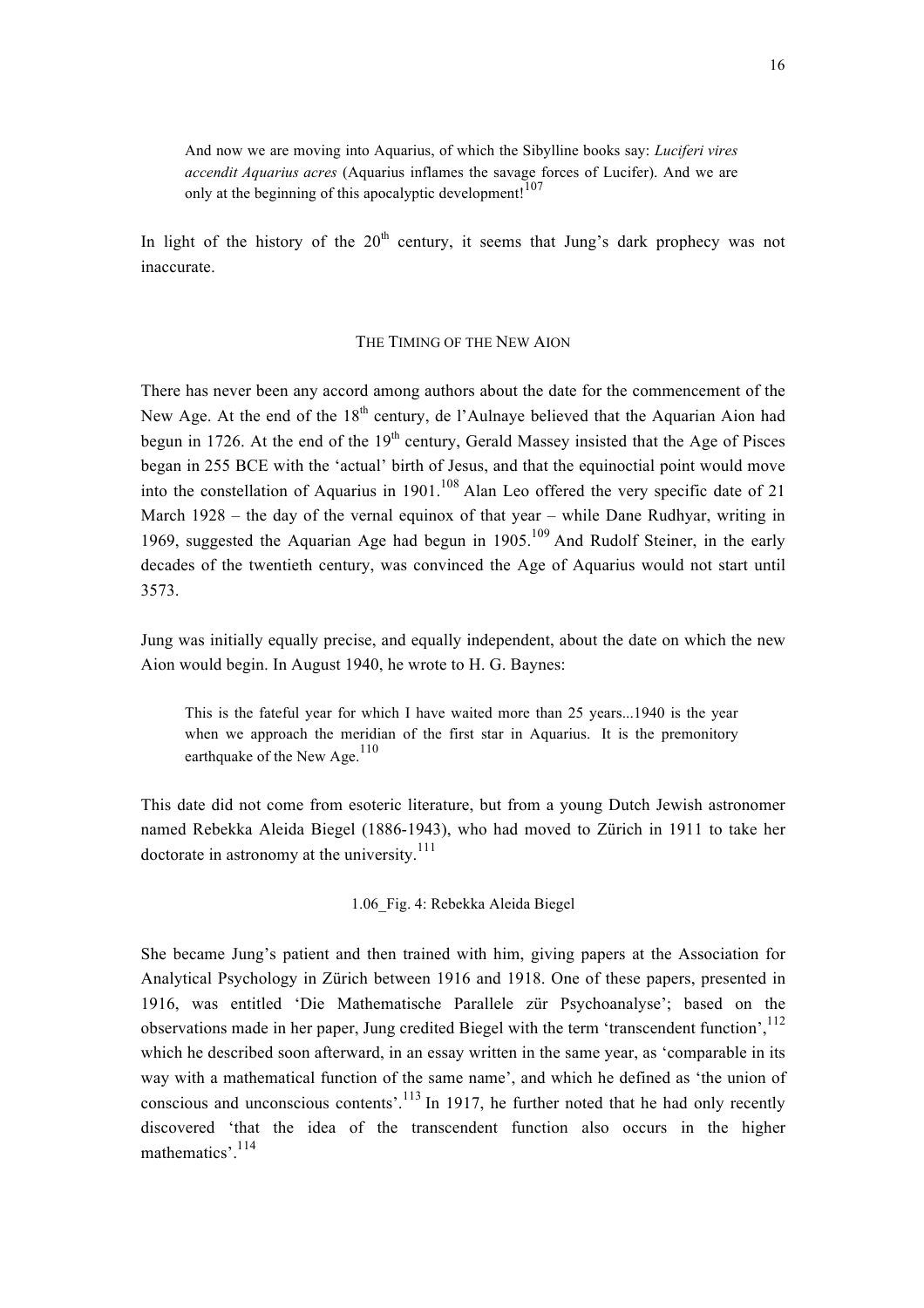In 1918, while Biegel was working at the Zürich Observatory, then located in Gloriastrasse in the centre of the city, she sent Jung an envelope of materials which he marked 'Astrologie' and kept in his desk at home.<sup>115</sup> Biegel went to considerable trouble to prepare a lengthy list of calculations indicating when the vernal equinoctial point – the moment when the Sun enters the first degree of the zodiacal sign of Aries each year – aligned with each of the stars in the constellations of both Pisces and Aquarius. Along with these calculations, Biegel's covering letter offered three possible dates for the beginning of the Aquarian Aion: 1940 (when the equinoctial point aligned with the midpoint between the last star of Pisces and the first star of Aquarius), 2129, and 2245 (when the equinoctial point aligned with two different stars in the constellation of Aquarius, either of which might be considered the 'beginning' of the constellation).<sup>116</sup> What Jung called the 'premonitory earthquake' of the Aquarian Aion, according to Biegel's first suggested date of 1940, coincided with some of the worst chapters of the Second World War. Germany invaded and occupied Norway, Denmark, Belgium, the Netherlands, and France; Hitler signed his Axis pact with Mussolini; the Blitz began in London; and the largest concentration camp, Auschwitz-Birkenau, was opened in Poland, where over a million people would be murdered in the course of the next five years.

Jung later became less certain about the date of the commencement of the Aquarian Aion. In an essay entitled 'The Sign of the Fishes', written in  $1958$ ,  $117$  he stated that the equinoctial point 'will enter Aquarius in the course of the third millennium'.<sup>118</sup> In a footnote to this paragraph, Jung explained that, according to the preferred starting-point, the advent of the new Aion 'falls between AD 2000 and 2200', but that 'this date is very indefinite' because 'the delimitation of the constellations is known to be somewhat arbitrary'. <sup>119</sup> But the 'indefinite' and 'arbitrary' nature of the date did not deter Jung from his lifelong conviction that the Aquarian Aion was coming soon, and that its initial impact would not be pleasant.

### THE BIRTH CHART OF JESUS

Jung was as preoccupied with discovering the birth date of Jesus, whom he believed to be the avatar and chief symbol of the Piscean Aion, as he was with the date of the beginning of the aion itself. He was not alone in this quest, although his understanding of its importance in relation to archetypal patterns in the collective unconscious was unique. Jung had a wide range of references from the late  $18<sup>th</sup>$  century onward which had already made an explicit link between Christ, the zodiacal image of Pisces, and the fish as a major symbol of Christian belief. These references included a work called *The Zodia* by E. M. Smith, published in 1906, in which Smith declared: 'Modern astrological speculation...associates the Fishes with Christ'.<sup>120</sup>

The search for the 'true' nativity of Jesus, although understandably not of particular interest to pagan astrologers in late antiquity, began in the Arab world in the  $8<sup>th</sup>$  century, and has continued to the present day.<sup>121</sup> But it has not always involved the equation of Jesus' horoscope with the advent of the Piscean Age. Arab astrologers were more interested in Jesus'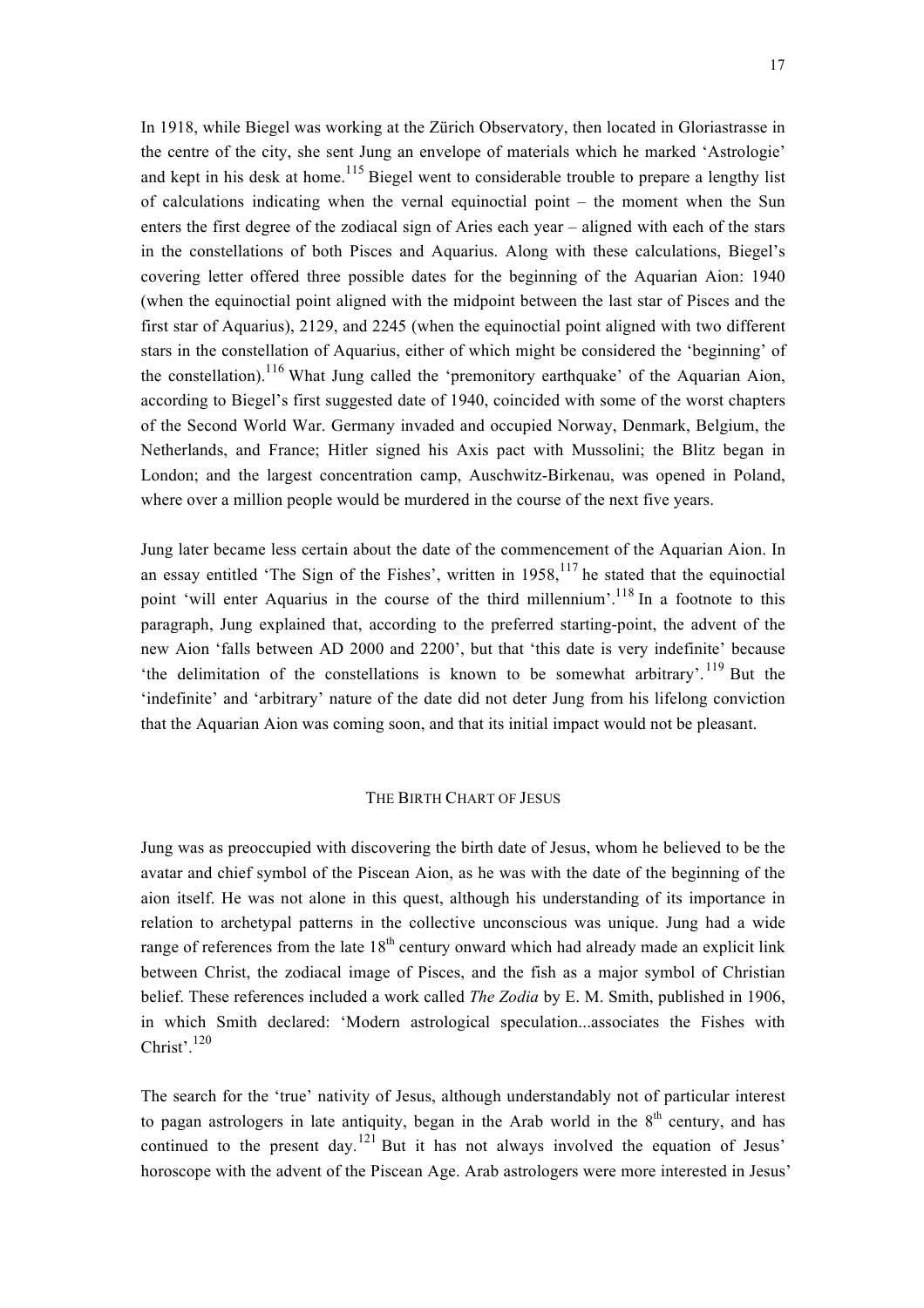birth in relation to the 'great mutation cycle' of Jupiter and Saturn. These planets are aligned in conjunction along the ecliptic roughly every twenty years, but they take 960 years to return to a conjunction in a sign of the same element. This 'great mutation cycle' of nearly a millennium was based on early Sassanian Persian astrological theories that the conjunctions of Jupiter and Saturn underpinned the great cycles of world history and the rise and fall of kings. As Jung was familiar with the work of Arab exegesists such as Abu Ma'shar, as well as with the writings of Kepler, who discussed the cycle in the early  $17<sup>th</sup>$  century, the Jupiter-Saturn cycle did not escape his notice.<sup>122</sup>

### 1.06 Fig. 5: Kepler's diagram of the Great Mutation Cycle of Jupiter and Saturn<sup>123</sup>

Nor did Jung neglect the writings of the  $13<sup>th</sup>$ -century astrologer and magus Albertus Magnus, who insisted that Virgo was rising when Jesus was born,<sup>124</sup> or the speculations of the  $14<sup>th</sup>$ century Cardinal Pierre d'Ailly, who agreed.<sup>125</sup> Jerome Cardanus, another of Jung's favoured early modern astrologers, also prepared a horoscope for Jesus, using the traditional date of 25 December, just after the winter solstice. Cardanus proposed a birth year of 1 BCE, with Libra rather than Virgo rising.<sup>126</sup> Jung compared all these 'ideal horoscopes for Christ' in  $Aion$ ,<sup>127</sup> and concluded that the 'correct' birth date for Jesus was, in fact, 7 BCE, as the conjunction of Jupiter and Saturn in Pisces in that year, with Mars in opposition from Virgo, was 'exceptionally large and of an impressive brilliance'.<sup>128</sup> But rather than accepting 25 December as the date of birth, Jung followed the calculations of the German astronomer Oswald Gerhardt, and proposed 29 May, the date on which the configuration of Jupiter, Saturn, and Mars had been exact.<sup>129</sup> This resulted in Jesus' Sun-sign as Gemini: the 'motif of the hostile brothers' that Jung believed to be one of the dominant archetypal themes of the Piscean Aion.

In Jung's discussions about the symbolism of the Fishes, he revealed a perspective on astrological images that is firmly focused on the archetypal meaning of a zodiacal symbol rather than its characterological qualities, and on its relationship with the 'God-image' – synonymous with the image of the Self – as it appears in the human psyche.

As the highest value and supreme dominant in the psychic hierarchy, the God-image is immediately related to, or identical with, the self, and everything that happens to the God-image has an effect on the latter.<sup>130</sup>

The religious symbols of each zodiacal Aion thus faithfully reflect in imaginal form the 'highest value and supreme dominant' in the collective psyche for a particular epoch of history. At the beginning of *Liber Novus*, Jung emphasised the importance of this changing God-image:

It is not the coming God himself, but his image which appears in the supreme meaning. God is an image, and those who worship him must worship him in the images of the supreme meaning. $131$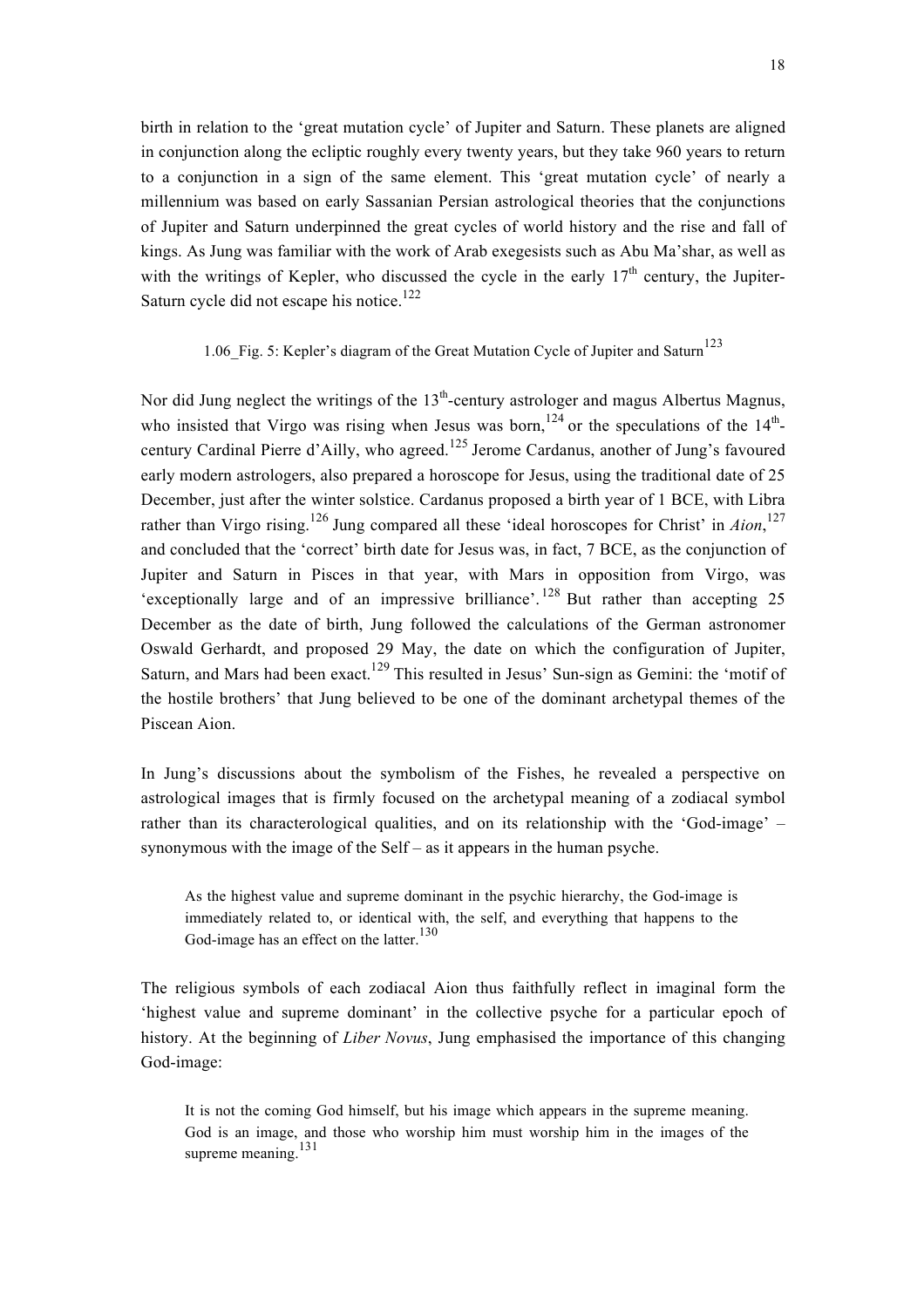Rebekka Biegel had indicated 4 BCE as the beginning of the Piscean Aion, based on the movement of the equinoctial point. Jung's interest in the Jupiter-Saturn conjunction of 7 BCE, just three years earlier, led him to conclude that this configuration was the 'star of Bethlehem' that had appeared as the augury of Jesus' birth:

Christ was born at the beginning of the aeon of the Fishes. It is by no means ruled out that there were educated Christians who knew of the *coniunctio maxima* of Jupiter and Saturn in Pisces in the year 7 B.C., just as, according to the gospel reports, there were Chaldaeans who actually found Christ's birthplace.<sup>132</sup>

Jung amalgamated the image of Christ as the 'supreme meaning' of the incoming Piscean Aion with the *coniunctio maxima* of Jupiter and Saturn in the zodiacal sign of Pisces. <sup>133</sup> He viewed the Aquarian Aion as the epoch when individuals would interiorise the God-image; thus he did not anticipate a new avatar for the new Aion who would manifest 'out there'. He declined to adopt Steiner's belief in a 'Second Coming' of Jesus, or Annie Besant's expectation of a 'New World Teacher'.

We now recognize that the anointed of this time is a God who does not appear in the flesh; he is no man and yet is a son of man, but in spirit and not in flesh; hence he can be born only through the spirit of men as the conceiving womb of the God.<sup>134</sup>

Nor is Phanes, the new aionic god of *Liber Novus*, in any way human; he/she is androgynous and spherical, like Plato's World Soul.<sup>135</sup> Jung did not believe any single person would personify the spirit of the new dispensation; the Water-bearer 'seems to represent the self'.<sup>136</sup> He understood his own role as important, but as an individual, not an avatar, who could help to illuminate the difficult psychological process of interiorisation through his published work. Jung's understanding of the Aquarian Aion ultimately mirrors that of Alan Leo, who insisted that 'the inner nature and destiny of this sign is expressed in the one word HUMANITY.<sup>137</sup>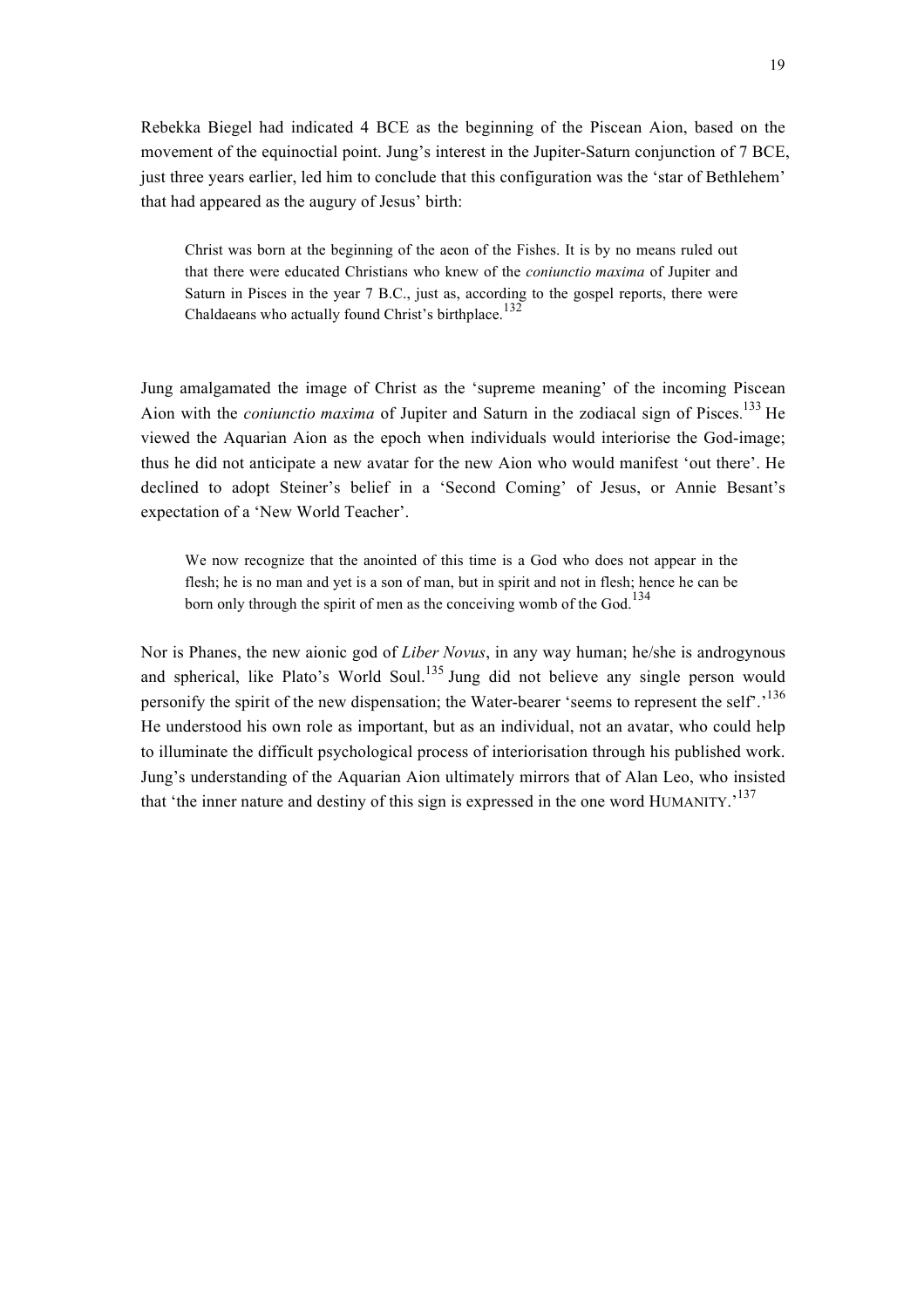l

<sup>4</sup> Hammer, *Claiming Knowledge*, pp. 67-70; see also pp, 437-440 for Hammer's discussion of Jung's concept of the archetypes, which 'resembles a hermetic concept of correspondences rather than a psychological theory in the usual sense of the word'. Noll uses the word 'Jungism'; see Noll, *The Jung Cult*, pp. 7-9 and 291-94.

<sup>5</sup> Paul Heelas, *The New Age Movement* (Oxford: Blackwell, 1996), p. 46. For Gurdjieff's own work, see G. I. Gurdjieff, *Meetings With Remarkable Men* (London: E. P. Dutton, 1964). See also P. D. Ouspensky, *In Search of the Miraculous* (New York, NY: Harcourt, Brace, 1949).

<sup>6</sup> Hanegraaff, *New Age Religion*, p. 497.

<sup>7</sup> See Roderick Main, 'New Age Thinking in the Light of C. G. Jung's Theory of Synchronicity', *Journal of Alternative Spiritualities and New Age Studies* 2 (2006), 8-25, p. 9; Hanegraaff, *New Age Religion*, pp. 521-22.

<sup>8</sup> Rudhyar, *Astrological Timing*, p. 167.

<sup>9</sup> Hanegraaff, *New Age Religion*, p. 94.

<sup>10</sup> See Hanegraaff, *New Age Religion*, pp. 421-513; Alex Owen, 'Occultism and the "Modern Self" in Fin-de-Siècle Britain', in Martin Daunton and Bernhard Rieger (eds.), *Meanings of Modernity* (Oxford: Berg, 201), pp. 71-96. The idea that God can be found within, and that 'God-knowledge' is 'self-knowledge', is stated explicitly in Plotinus, Ennead I:6.7 and Ennead VI:9.11.

<sup>11</sup> Jung, CW9ii, originally published as *Aion: Untersuchungen zur Symbolgeschichte* (*Psychologische Abhandlungen* VIII, Rascher Verlag, Zurich, 1951).

<sup>12</sup> *Aeon* is the Latin spelling of the Greek word *Aion* (Aiwn). Kronos (Kronoς), as described in Hesiod's *Theogony*, is the ancient Greek Titan who became ruler of the gods after he castrated his father Ouranos. Kronos became associated with the Roman god Saturn, and it is the name used for the planet Saturn in Ptolemy's *Tetrabiblos*, which was written in Greek. *Chronos* (cronoς) is the Greek word for time. Zervan (or Zurvan) is a Persian pre-Zoroastrian deity whose name, like the Greek *chronos*, means 'time'; he is lord of the finite time of history as well as 'boundless time', the primordial light out of which everything has emanated. This deity bears many similarities with the Orphic Phanes; see Greene, *The Astrological World of Jung's Liber Novus*, Chapter Six. <sup>13</sup> Jung used this image in CW5, Plate XLIV, where he described it as 'Aion, with the signs of the zodiac'. In *Psychology of the Unconscious* (p. 313), he referred to Aion as 'a strange God of Time, called Kronos or Deus Leontocephalus'. Photo is my own.

<sup>14</sup> Franz Cumont, *Textes et monuments figurés relatifs aux mystères de Mythra* (Brussels: Lamertin, 1896).

<sup>15</sup> Jung, *Psychology of the Unconscious*, p. 83.

<sup>16</sup> Franz Cumont, *The Mysteries of Mithra*, trans. Thomas J. McCormack (Chicago, IL: Open Court, 1903), pp. 125-26.

17David Ulansey, *The Origins of the Mithraic Mysteries* (Oxford: Oxford University Press, 1991); Roger Beck, *Planetary Gods and Planetary Orders in the Mysteries of Mithras* (Leiden: Brill, 1988); Roger Beck, *The Religion of the Mithras Cult in the Roman Empire* (Oxford: Oxford University Press, 2006).

<sup>18</sup> See Origen, *Contra Celsum*, trans. Henry Chadwick (Cambridge: Cambridge University Press, 1953), 6:21-22; Porphyry, *De antro nympharum*, in Thomas Taylor (ed. and trans.), *Select Works of Porphyry* (London: Thomas Rodd, 1823), 5-6.

<sup>19</sup> See Cumont, *The Mysteries of Mithra*, p. 105.

<sup>20</sup> See Owens, 'Jung and Aion', p. 268.

<sup>1</sup> Dane Rudhyar, *Astrological Timing* (New York: Harper & Row, 1969), pp. 166-167.

<sup>2</sup> Jung, *Liber Novus,* pp. 314-15.

<sup>3</sup> For a useful overview including references, see David John Tacey, *Jung and the New Age* (Hove: Brunner-Routledge, 2001).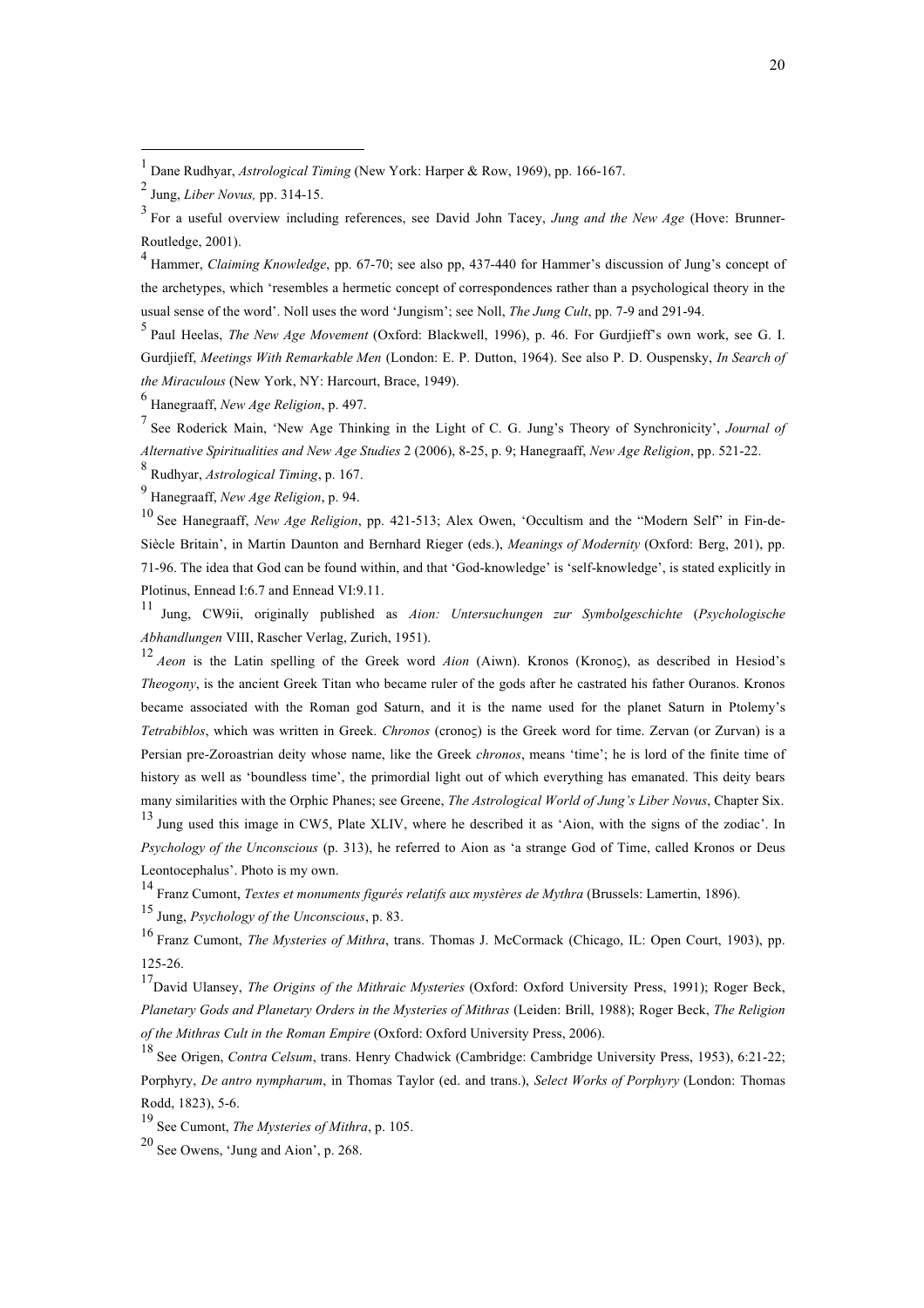<sup>21</sup> Homer, *Iliad* 5.685, 16.453, 19.27, 22.58; Homer, *Odyssey* 5.160; Herodotus, *Histories*, 1.32. These and the following translations are available at <http://www.perseus.tufts.edu>.

<sup>22</sup> Euripides, *Heracleidae*, trans. Ralph Gladstone (Chicago, IL: University of Chicago Press, 1955), 900; *Corpus Hermeticum*, 11.

<sup>23</sup> Aeschylus, *The Seven Against Thebes*, ed. and trans. David Grene, Richmond Lattimore, Mark Griffith, and Glenn W. Most (Chicago IL: University of Chicago Press, 2013), 219; Demosthenes, *On the Crown*, trans. A. W. Pickard-Cambridge, in A. W. Pickard-Cambridge (ed. and trans.), *Public Orations of Demosthenes*, 2 volumes (Oxford: Clarendon Press, 1912), 18.199.

<sup>24</sup> Sophocles, *Trachiniae*, 34.

<sup>25</sup> Hesiod, *Theogony*, 609.

<sup>26</sup> Paul, *Romans*, 12.2.

l

<sup>27</sup> Plato, *Timaeus*, 37d.

<sup>28</sup> Zodiacal constellations (made up of fixed stars) and zodiacal signs (divisions of the ecliptic) are not identical; this has been known to astrologers since the  $2<sup>nd</sup>$  century BCE. For an explanation of the phenomenon of precession, see Patricia Viale Wuest, *Precession of the Equinoxes* (Atlanta, GA: Georgia Southern University, 1998).

<sup>29</sup> Mead, *Pistis Sophia,* 14.

<sup>30</sup> See Jung, *Psychology of the Unconscious*, pp. 104-5; 110-11; 500, n. 21; 520, n. 14.

<sup>31</sup> See Betz, *The "Mithras Liturgy"*, p. 1.

<sup>32</sup> Mead (trans.), *A Mithraic Ritual*, II.3. See also Betz, *The "Mithras Liturgy",* 518-521, p. 51.

<sup>33</sup> Mead (trans.), *A Mithraic Ritual*, V:3. See also Betz, *The "Mithras Liturgy"*, 591-603, p. 53.

<sup>34</sup> 'This immortalization takes place three times a year': Betz, *The "Mithras Liturgy"*, 748, p. 57.

<sup>35</sup> Jung, *Liber Novus,* p. 286.

<sup>36</sup> Jung, *Psychology of the Unconscious*, pp. 313-14. Compare with Mead, *The Mysteries of Mithra*, pp. 70-71.

<sup>37</sup> See Jung, CW9ii, ¶128 and 325; Jung, CW13, ¶275. Jung's remarks about the lion-headed Ialdabaoth and Saturn were first published in 1949, but the identity of the planet and the Gnostic archon is stated in Wolfgang Schultz, *Dokumente der Gnosis* (Jena: Diederichs, 1910), p. 103, where Jung would have encountered it no later than his painting of Izdubar in 1915. Jung later gave as his own references Origen's *Contra Celsum*, Bousset's *Hauptprobleme der Gnosis*, and Mead's translation of *Pistis Sophia*. As the former was cited in *Psychological Types* (1921) and the latter two in *Psychology of the Unconscious* (1911-12), Jung was already familiar with the idea of Saturn as the Deus Leontocephalus while he was working on *Liber Novus*. See above, n. 751.

<sup>38</sup> For the Orphic Phanes as Aion in *Liber Novus*, see Greene, *The Astrological World of Jung's Liber Novus*, Chapter Six.

<sup>39</sup> The image is in *Liber Primus*, folio v(r). For the text enclosed within the image, see Jung, *Liber Novus*, p. 243. For an insightful discussion of this image in relation to Jung's own horoscope, see Safron Rossi, 'Saturn in C. G. Jung's Liber Primus: An Astrological Meditation', *Jung Journal* 9:4 (2015), pp. 38-57.

<sup>40</sup> William Butler Yeats, *The Second Coming* (1919), in *Collected Poems of William Butler Yeats* (London: Macmillan, 1933), p. 211.

<sup>41</sup> Jung, *Liber Novus*, p. 252.

<sup>42</sup> For the leontocephalic being as Ialdabaoth in Gnostic iconography, see M. J. Edwards, 'Gnostic Eros and Orphic Themes', *Zeitschrift für Papyrologie und Epigraphik* 88 (1991), pp. 25-40.

<sup>43</sup> C. G. Jung, *Analytical Psychology*, p. 98.

<sup>44</sup> Image from *The Red Book* by C. G. Jung, p. 229, edited by Sonu Shamdasani, translated by Mark Kyburz, John Peck, and Sonu Shamdasani. Copyright © 2009 by the Foundation of the Works of C. G. Jung Translation 2009 by Mark Kyburz, John Peck, and Sonu Shamdasani. Used by permission of W. W. Norton & Company, Inc.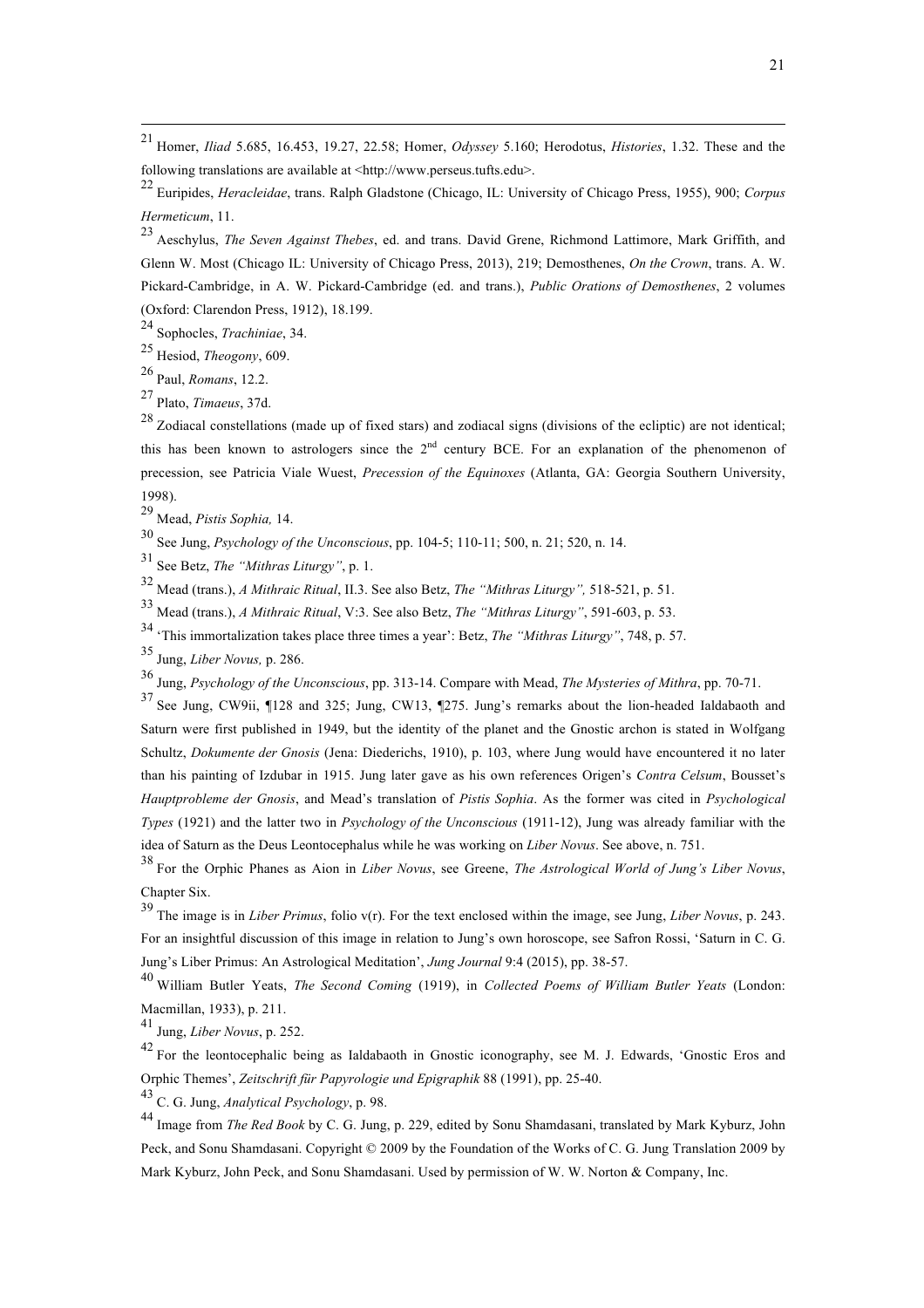$^{45}$  For the observation that the image portrays the precession of the equinoctial point from Pisces into Aquarius, see Shamdasani, *C. G. Jung: A Biography in Books*, p. 117; Owens, 'Jung and Aion', p. 271.

<sup>46</sup> See above, n. 774.

l

<sup>47</sup> Jung, CW10, ¶585.

<sup>48</sup> Owens, 'Jung and Aion', p. 253.

<sup>49</sup> Jung, CW10, ¶589.

<sup>50</sup> See Jung, CW10, ¶536.

<sup>51</sup> For more recent works exploring this theme, see Fideler, *Jesus Christ, Sun of God*; Herbert Cutner, *Jesus* (New York: The Truth Seeker Co., 1950), pp. 129-64.

<sup>52</sup> See Nicholas Campion, *Astrology and Popular Religion in the Modern West* (Farnham: Ashgate, 2012), p. 22.

<sup>53</sup> Jean Sylvain Bailly, *Histoire de l'astronomie ancienne* (1775); Jean Sylvain Bailly, *Traite de l'astronomie indienne et orientale* (1787).

<sup>54</sup> Charles Dupuis, *Origine de tous les cultes, ou religion universelle* (Paris: H. Agasse, 1795).

<sup>55</sup> Charles Dupuis, *Planches de l'origine de tous les cultes* (Paris: H. Agasse, 1795), p. 6.

<sup>56</sup> *Origine* was translated into English by C. C. W. Müller in 1872 and privately published in New Orleans as *The Origin of All Religious Wor*ship, but this edition, reissued in 2010 by Nabu Press, does not include Dupuis' Frontispiece.

<sup>57</sup> François-Henri-Stanislas de L'Aulnaye, *L'histoire générale et particulière des religions et du cultes* (Paris: J. B. Fournier, 1791).

<sup>58</sup> Campion, *Astrology and Popular Religion*, pp. 22-23. See also Godwin, *The Theosophical Enlightenment*, pp. 69 and 82.

<sup>59</sup> See William Emmette Coleman, 'The Sources of Madame Blavatsky's Writings' in Vsevolod Sergyeevich Solovyoff, *A Modern Priestess of Isis* (London: Longmans, Green, and Co., 1895), Appendix C, pp. 353-66.

<sup>60</sup> Godfrey Higgins, *Anacalypsis*, 2 volumes (London: Longman, Rees, Orme, Brown, Green, and Longman, 1836), II:110-111.

<sup>61</sup> Gerald Massey, 'The Hebrew and Other Creations, Fundamentally Explained', in *Gerald Massey's Lectures* (London: private publication, 1887), pp. 105-140, on p. 114.

<sup>62</sup> See Campion, *Astrology and Popular Religion*, p. 24; Hammer, *Claiming Knowledge*, pp. 248-49.

<sup>63</sup> Gerald Massey, 'The Historical Jesus and Mythical Christ', in *Gerald Massey's Lectures* (London: private publication, 1887), pp. 1-26, on p. 8.

<sup>64</sup> Jung, CW9ii, ¶149, n. 84.

<sup>65</sup> For more on Khunrath, see Peter Forshaw, 'Curious Knowledge and Wonder-Working Wisdom in the Occult Works of Heinrich Khunrath', in R. J. W. Evans and Alexander Marr (eds.), *Curiosity and Wonder from the Renaissance to the Enlightenment* (Farnham: Ashgate, 2006), pp. 107-130.

<sup>66</sup> Heinrich Khunrath, *Von hylealischen, das ist, pri-materialischen catholischen, oder algemeinem natürlichen Chaos, der naturgemessen Alchymiae und Alchemisten* (Magdeburg, 1597), p. 36, cited in Jung, *Modern Psychology*, Vol. 5-6, p. 156. Jung acquired Khunrath's work in the original 1597 edition.

<sup>67</sup> Jung, *Modern Psychology*, Vol. 5-6, p. 156.

<sup>68</sup> Horace Jeffery Hodges, 'Gnostic Liberation from Astrological Determinism', *Vigiliae Christianae* 51:4 (1997), pp. 359-73.

<sup>69</sup> Irenaeus, *Haer.* I:29-30.

<sup>70</sup> Irenaeus, *Haer.* I:30.12.

<sup>71</sup> Ulansey, *The Origins of the Mithraic Mysteries,* pp. 49-51, 76-81, 82-84.

<sup>72</sup> Jung, Letter to Sigmund Freud, 26 June 1910, in *The Freud-Jung Letters*, p. 336. See also Jung, CW5, ¶665, n. 66; Noll, 'Jung, the Leontocephalus', p. 67. Compare Jung's description of Taurus with Mead's in *The Mysteries*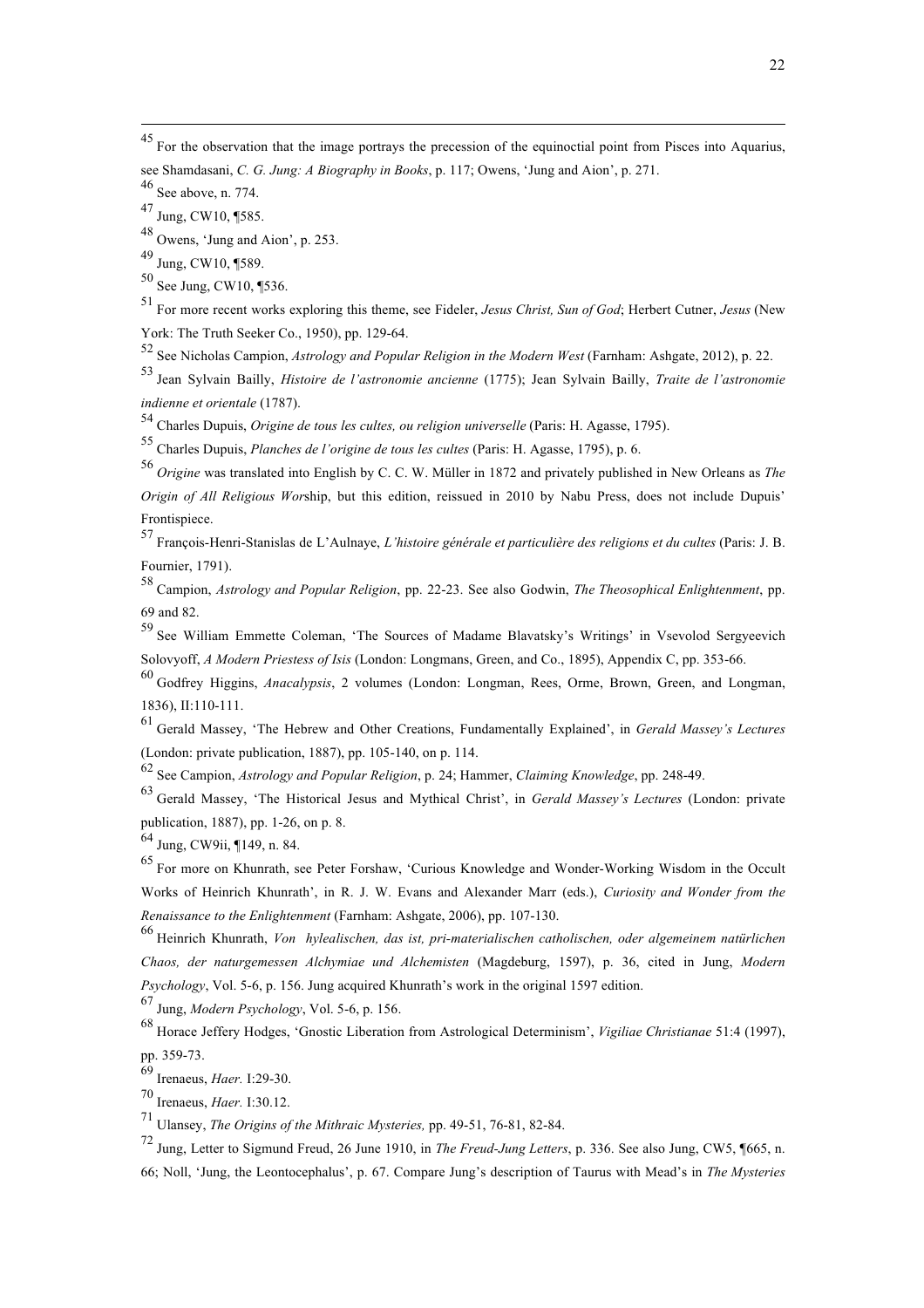*of Mithra*, p. 63: 'The "God who steals the Bull" [Mithra] occultly signifies generation.' See also Jung, Letter to Sigmund Freud, 22 June 1910, in *The Freud-Jung Letters*, p. 334.

 Jung, *Psychology of the Unconscious*, pp. 226-7 and p. 523, n. 60. The Tauroctony is the characteristic cult image of Mithras slaying the bull.

Plato, *Timaeus*, 39d.

l

Julius Firmicus Maternus, *Of the Thema Mundi,* in Taylor (trans.), *Ocellus Lucanus*.

 For Stoic cosmology, see A. A. Long, *From Epicurus to Epictetus* (Oxford: Oxford University Press, 2006), pp. 256-84; John Sellars, *Stoicism* (Berkeley, CA: University of California Press, 2006), pp. 99-100.

 Macrobius proposed 15,000 years; Aristarchus proposed 2484 years. See the discussion in J. D. North, *Stars, Mind, and Fate* (London: Continuum, 1989), pp. 96-115.

Jung, CW9ii, ¶286.

Jung, Letter to Walter Robert Corti, 12 September 1929, in *C. G. Jung Letters*, Vol. 1, pp. 69-70.

80 The other two are Gemini (the Twins), and Virgo (the Virgin). All the other constellations are represented by animals except Libra, the inanimate Balance or Scales.

 See Friedrich Nietzsche, *Also sprach Zarathustra* (Chemnitz: Ernst Schmeitzner, 1883-84). There are various English translations of this work.

 For Blavatsky's discussions of the 'Ages', see Blavatsky, *Isis Unveiled*, II:443, 455-56, 467-69; Blavatsky, *The Secret Doctrine*, II:198-201.

Blavatsky, *Isis Unveiled*, II:456.

 <http://www.oocities.org/astrologyages/ageofaquarius.htm>, October 2009. This URL is now out of date but is archived.

 Rudolph Steiner, *The Reappearance of Christ in the Etheric* (Spring Valley, NY: Anthroposophic Press, 1983), pp. 15-19.

See Campion, *Astrology and Cosmology in the World's Religions*, pp. 194-95.

Rudolph Steiner, *Friedrich Nietzsche, Ein Kaempfer Gegen Seine Zeit*, 1895).

 Rudolph Steiner, *Evil*, ed. Michael Kalisch (Forest Row: Rudolf Steiner Press, 1997; original publication, *Das Mysterium des Bösen*, Stuttgart: Verlag Freies Geitesleben, 1993), p. 56.

Mead, *Echoes*, I:47.

Jung, CW9ii, ¶142.

 *Hair* (1967), book and lyrics by James Rado and Gerome Ragni, music by Galt MacDermot. The lyrics are from the song 'Aquarius'.

Jung, *MDR*, pp. 199-200.

Mead, *Echoes*, I:46.

Leo, *Esoteric Astrology*, p. v.

Alan Leo, 'The Age of Aquarius', *Modern Astrology* 8:7 (1911), p. 272.

 Alan Leo, *Dictionary of Astrology*, ed. Vivian Robson (London: Modern Astrology Offices/L. N. Fowler, 1929), p. 204. This work was published posthumously.

 For more on Leo's idea of the Aquarian Age, see Nicholas Campion, *What Do Astrologers Believe?* (London: Granta Publications, 2006), p. 36.

Max Heindel, *The Rosicrucian Mysteries* (Oceanside, CA: Rosicrucian Fellowship, 1911), p. 15.

Heindel, *The Rosicrucian Cosmo-Conception*, pp. 159-60.

Heindel, *The Rosicrucian Cosmo-Conception*, p. 305.

<sup>101</sup> Heindel's ellision of 'Aryan' with 'Arian' may reflect his own socio-religious agenda, but the former spelling has nothing to do with the zodiacal constellation of the Ram.

Heindel, *Message of the Stars*, p. 12.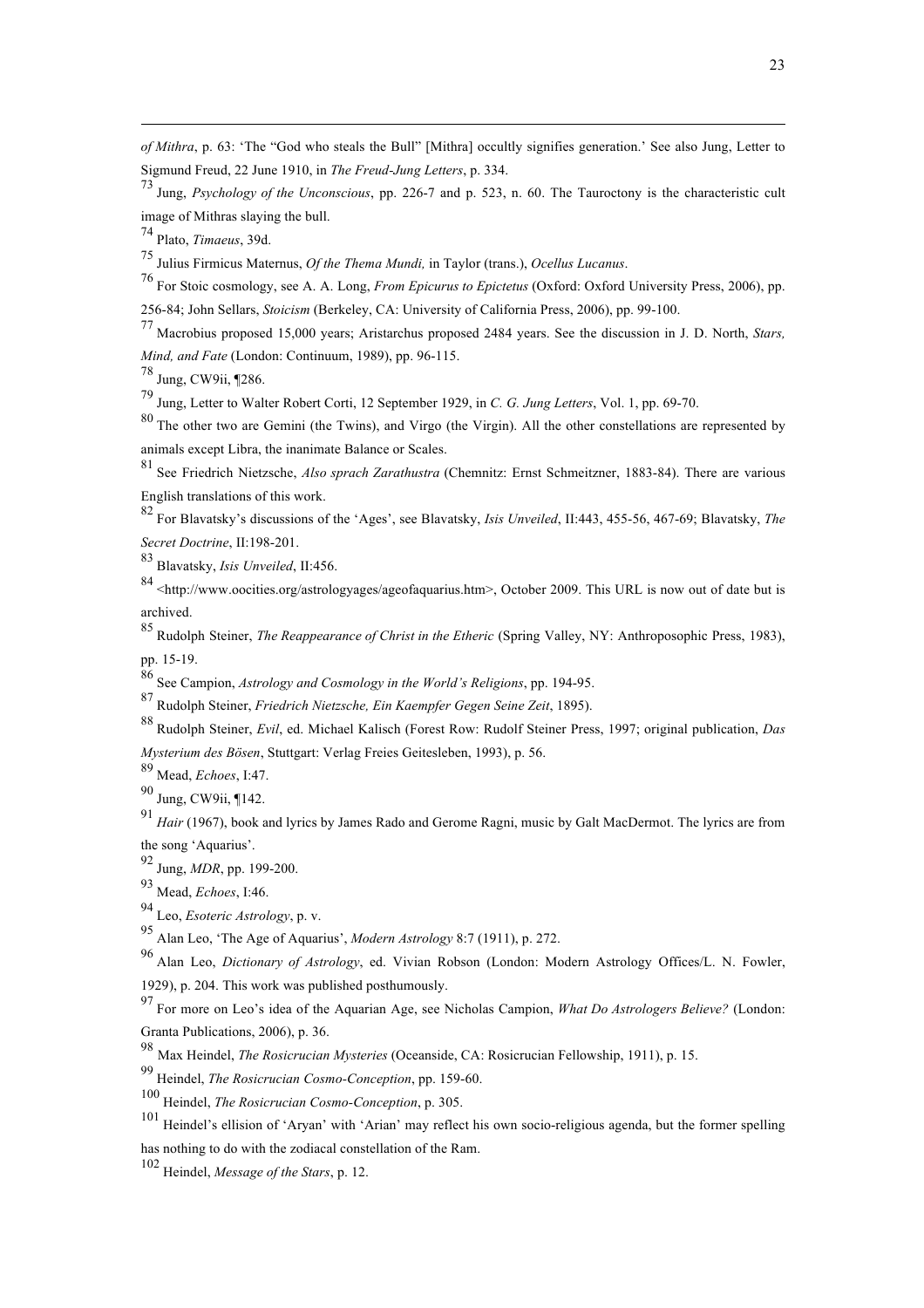<sup>104</sup> The image is in *Liber Primus*, folio v(r). The text enclosed within the pictorial frame concludes: 'The constellation of your birth is an ill and changing star. These, Oh child of what is to come, are the wonders that will bear testimony that you are a veritable God.' See Jung, *Liber Novus*, p. 243.

<sup>105</sup> Jung, CW9ii, ¶141.

l

<sup>106</sup> Letter to Father Victor White, 10 April 1954, in *C. G. Jung Letters*, II:167.

<sup>107</sup> Letter to Adolf Keller, 25 February 1955, in *C. G. Jung Letters*, II:229.

<sup>108</sup> Gerald Massey, *The Natural Genesis*, 2 volumes (London: Williams & Norgate, 1883), Vol. 2, pp. 378-503.

<sup>109</sup> Rudhyar, *Astrological Timing*, p. 115.

<sup>110</sup> Letter to H. G. Baynes, 12 August 1940, in *C. G. Jung Letters* I.285.

<sup>111</sup> Biegel's dissertation on Egyptian astronomy, *Zur Astrognosie der alten Ägypter*, was published three years after her correspondence with Jung (Göttingen: Dieterichsche Universitäts-Buckdruckerei, 1921). For more on Biegel, see A. C. Rümke and Sarah de Rijcke, *Rebekka Aleida Beigel (1886-1943): Een Vrouw in de Psychologie* (Eelde: Barkhuism, 2006).

<sup>112</sup> Personal communication from Sonu Shamdasani, 28 July 2014.

<sup>113</sup> Jung, CW8, ¶131.

<sup>114</sup> Jung, CW7, ¶121, n. 1.

<sup>115</sup> These materials have never been filed in any official archive. Andreas Jung kindly allowed me to examine it, and stated that it must have been of great personal importance to Jung because it had not been filed with other papers, but was kept in a special place in his desk.

<sup>116</sup> Jung amended Biegel's calculations by the time he wrote *Aion*. In CW9ii, ¶149, n. 84, he gave the date as 2154 'if the starting-point is *Omicron* Pisces', and 1997 'if the starting-point is *Alpha* 113, which accords with the starlist in Ptolemy's *Almagest*'. Biegel also stated that the equinoctial point had arrived at the first star in the constellation of Pisces in 4 BCE, a date which Jung initially accepted as the 'true' birthdate of Christ, but which he later amended to 7 BCE.

<sup>117</sup> Jung, CW9ii, ¶127-149.

<sup>118</sup> Jung, CW9ii, ¶149, n. 88.

<sup>119</sup> Jung, CW9ii, ¶149, n. 84.

<sup>120</sup> E. M. Smith, *The Zodia, or The Cherubim in the Bible and the Cherubim in the Sky* (London: Elliot Stock, 1906), p. 280, cited in Jung, CW9ii, ¶149, n. 85.

<sup>121</sup> See James H. Holden, 'Early Horoscopes of Jesus', *American Federation of Astrologers Journal of Research* 12:1 (2001).

<sup>122</sup> For Jung's discussion of the Jupiter-Saturn cycle and Abu Ma'shar's *De magnis coniunctionibus,* see Jung, CW9ii, ¶130-138.

<sup>123</sup> Johannes Kepler, *De stella nova in pede Serpentarii* (Prague: Pavel Sessius, 1606), p. 25, showing the conjunctions of Jupiter and Saturn from 1583 to 1763. Photo from Wikimedia Commons.

<sup>124</sup> For an English translation of Albertus Magnus' *Speculum astronomiae*, which discusses Jesus' birth horoscope, see Paola Zambelli, *The Speculum astronomiae and its Enigma* (Dordrecht: Kluwer Academic, 1992). For Jung's references to Albertus Magnus, see Jung, CW9ii, ¶130, 133, 143, 404.

<sup>125</sup> Pierre d'Ailly, *Tractatus de imagine mundi Petri de Aliaco* (Louvain: Johannes Paderborn de Westfalia, 1483). For d'Ailly's horoscope of Jesus, see Ornella Pompeo Faracovi, *Gli oroscopi di Cristo* (Venice: Marsilio Editori, 1999), p. 104. For Jung's references to d'Ailly, see Jung, CW9ii, ¶128, 130 n. 35, 136, 138, 153-54, 156.

<sup>126</sup> Faracovi, *Gli oroscopi di Cristo*, p. 130.

<sup>127</sup> See Jung, CW9ii, ¶130 n. 39.

<sup>128</sup> Jung, CW9ii, ¶130.

<sup>103</sup> Heindel, *Message of the Stars*, pp. 25-27.